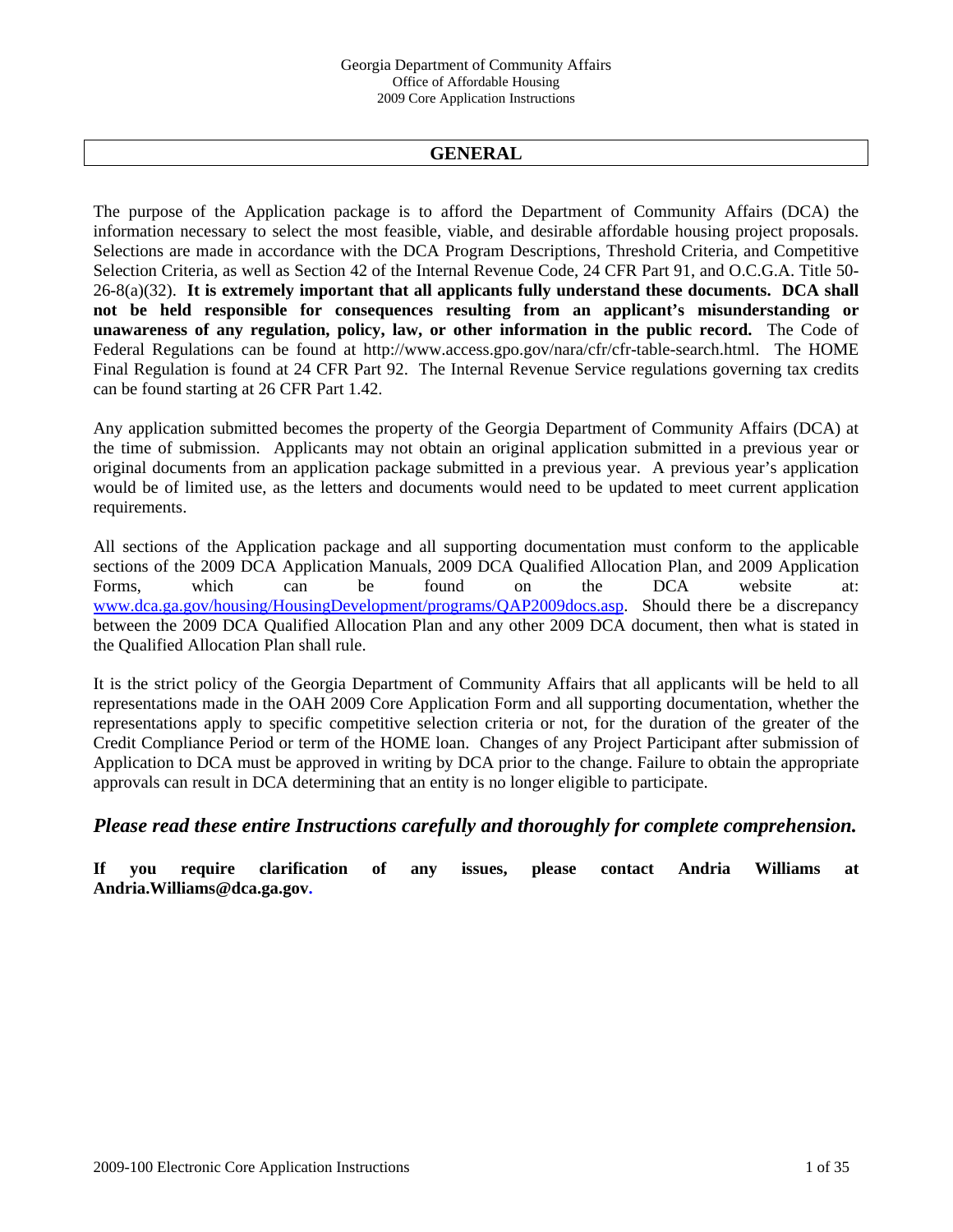# **FEES**

A **"Walk-In Submission Form and Application Fee Calculation Worksheet"** is attached for the applicant's use in determining fee due and facilitating the application submission process. **A DCA** Project Number will be assigned by DCA upon delivery of Application. Applicant must complete this form as indicated, attach a completed money order or cashier's check to it (payable to Georgia Housing and Finance Authority), and include in the front of the scoring binder as instructed in the next section.

> DCA PRE-APPLICATION DEADLINES AND FEE SCHEDULE For Profit, Nonprofit, and For Profit/Nonprofit Joint Ventures

|                                        | Fees               | 9% Deadline    | 4% Deadline                        |
|----------------------------------------|--------------------|----------------|------------------------------------|
| <b>Offsite 3rd Party Amenities</b>     | \$1,500 per waiver | April 16, 2009 | No later than 30 days prior to     |
| <b>Approval</b>                        |                    |                | submittal of the LIHTC application |
| <b>Architectural Standards Waiver</b>  | \$1,500 per waiver | April 16, 2009 | No later than 30 days prior to     |
|                                        |                    |                | submittal of the LIHTC application |
| <b>Compliance Score and/or Team</b>    | <b>NONE</b>        | April 16, 2009 | N/A                                |
| <b>Score Determinations</b>            |                    |                |                                    |
| <b>Environmental Noise Waiver</b>      | \$1,500 per waiver | April 16, 2009 | No later than 30 days prior to     |
|                                        |                    |                | submittal of the LIHTC application |
| <b>Experience Waiver</b>               | \$1,500            | April 16, 2009 | No later than 30 days prior to     |
|                                        |                    |                | submittal of the LIHTC application |
| <b>Operating Expense Waiver</b>        | \$1,500 per waiver | April 16, 2009 | No later than 30 days prior to     |
|                                        |                    |                | submittal of the LIHTC application |
| <b>Amenities Pre-Approval</b>          | \$1,500 per waiver | April 16, 2009 | No later than 30 days prior to     |
|                                        |                    |                | submittal of the LIHTC application |
| <b>Payment and Performance Bond</b>    | \$1,500 per waiver | April 16, 2009 | N/A                                |
| Waiver                                 |                    |                |                                    |
| <b>Probationary Participation</b>      | \$1,500 per waiver | April 16, 2009 | No later than 30 days prior to     |
|                                        |                    |                | submittal of the LIHTC application |
| <b>Unit Cost Limitation Waiver</b>     | \$1,500 per waiver | April 16, 2009 | No later than 30 days prior to     |
|                                        |                    |                | submittal of the LIHTC application |
| <b>Required Services Waiver</b>        | \$1,500 per waiver | April 16, 2009 | No later than 30 days prior to     |
| (small rural projects only)            |                    |                | submittal of the LIHTC application |
| <b>Special Needs Pre-Approval</b>      | <b>NONE</b>        | April 16, 2009 | N/A                                |
| <b>State Designated 30% Boost</b>      | <b>NONE</b>        | April 16, 2009 | N/A                                |
| Pre-Approval of 20% Developer          | <b>NONE</b>        | April 16, 2009 | N/A                                |
| <b>Fee for Sustainable Development</b> |                    |                |                                    |
| <b>Experience Determinations</b>       | <b>NONE</b>        | April 16, 2009 | No later than 30 days prior to     |
|                                        |                    |                | submittal of the LIHTC application |
| <b>Compliance Score Determination</b>  | <b>NONE</b>        | April 16, 2009 | N/A                                |
| <b>Probationary Experience</b>         | <b>NONE</b>        | April 16, 2009 | No later than 30 days prior to     |
| Participation                          |                    |                | submittal of the LIHTC application |
| <b>Tenancy Characteristic Pre-</b>     | <b>NONE</b>        | April 16, 2009 | No later than 30 days prior to     |
| <b>Approval</b>                        |                    |                | submittal of the LIHTC application |
| <b>HOME</b> Loan Pre-Application       | \$500              | April 16, 2009 | N/A                                |
|                                        |                    |                |                                    |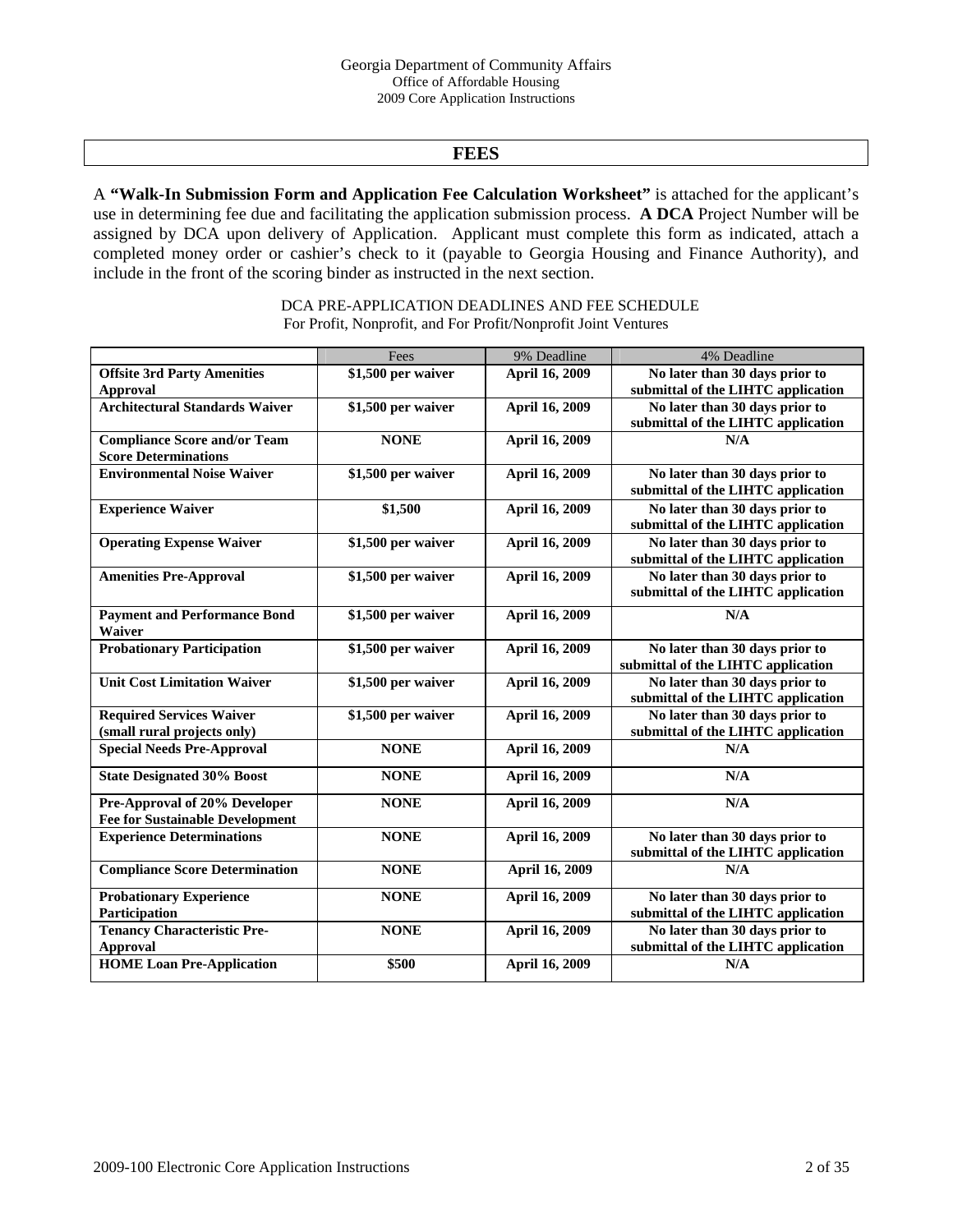#### Georgia Department of Community Affairs Office of Affordable Housing 2009 Core Application Instructions

### DCA APPLICATION AND PRE-AWARD DEADLINES & FEE SCHEDULE

### For Profit, Nonprofit, and For Profit/Nonprofit Joint Ventures

NOTE: Pre-application submission fees (not including waiver fees) will be deducted from Fees required to be paid at Application Submission

|                                                             | <b>Fees</b>                                                                               | 9% Deadline                                                    | 4% Deadline                                                                |
|-------------------------------------------------------------|-------------------------------------------------------------------------------------------|----------------------------------------------------------------|----------------------------------------------------------------------------|
| 2009 Bond/4% Credit<br><b>Eligibility Opinion</b><br>Letter | \$4,500                                                                                   | N/A                                                            | <b>Application Submission no later than</b><br>75 days before bond closing |
| 2009 Credit<br><b>Application Fee</b>                       | \$4,000 For Profits<br>\$4,000 For Profits/Nonprofits<br>Joint Venture \$3,000 Nonprofits | <b>Application</b><br><b>Submission</b><br><b>May 21, 2009</b> | N/A                                                                        |
| Alternate Financing<br>Deadline                             | <b>NONE</b>                                                                               | 8/18/09                                                        | N/A                                                                        |
| Notification of Award<br>Letter                             | <b>NONE</b>                                                                               | 7/31/09                                                        | N/A                                                                        |

# **9% Application Submission Deadline:**

# **4:00 PM on May 21, 2009**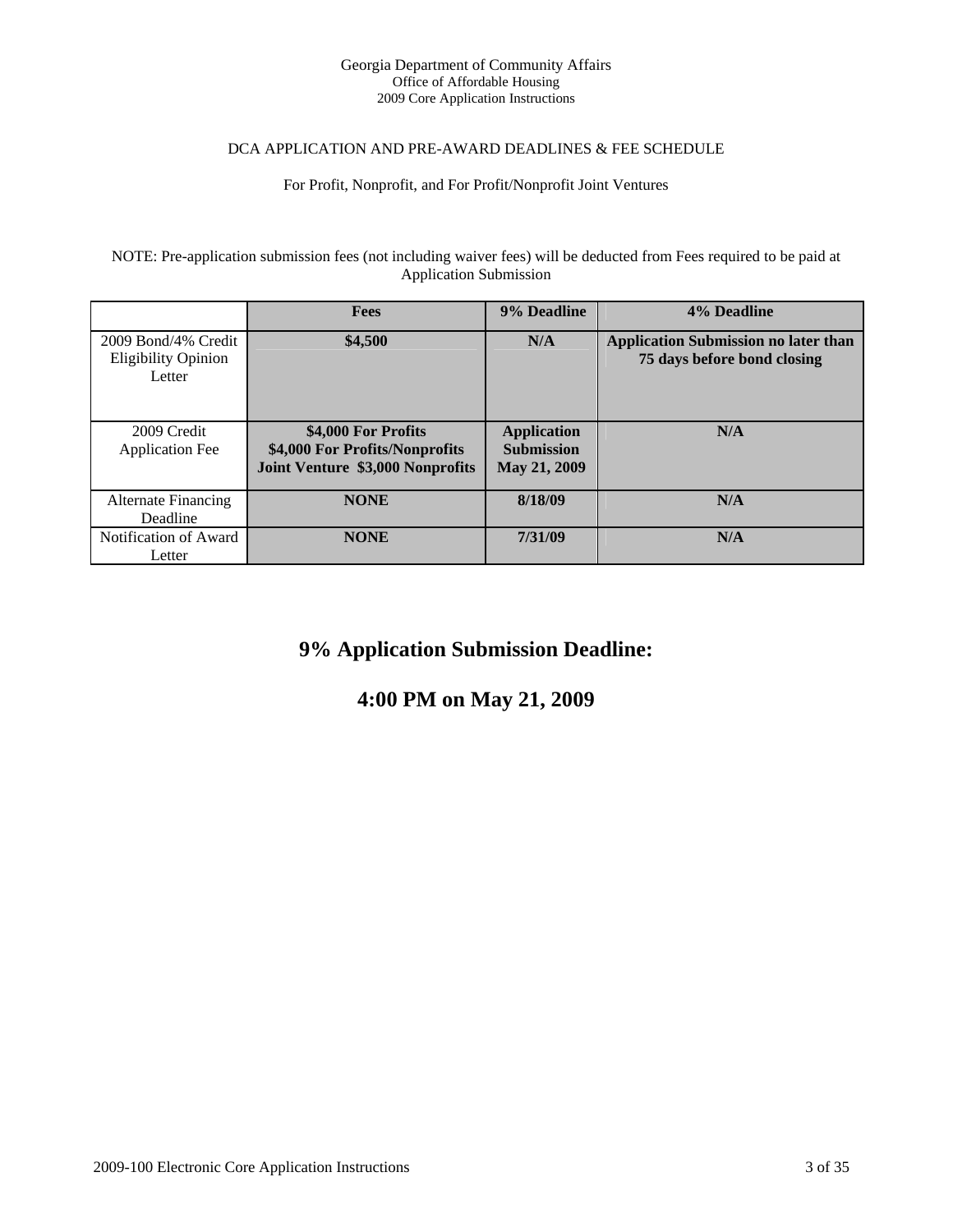# DCA POST AWARD DEADLINES AND FEE SCHEDULE For Profit, Nonprofit, and For Profit/Nonprofit Joint Ventures

|                                                                                                                   | Fees                                                                                                                              | 9% Deadline                                                                                                                                                     | 4% Deadline                                                                                              |
|-------------------------------------------------------------------------------------------------------------------|-----------------------------------------------------------------------------------------------------------------------------------|-----------------------------------------------------------------------------------------------------------------------------------------------------------------|----------------------------------------------------------------------------------------------------------|
| <b>Appraisal Fee (HOME</b><br>Loans Only)                                                                         | <b>Based on DCA</b><br>cost                                                                                                       | <b>Upon invoicing by DCA during</b><br>underwriting                                                                                                             | N/A                                                                                                      |
| <b>Bond/4% Credit</b><br><b>Processing Fee</b>                                                                    | 7% of annual<br><b>Federal Credit</b><br>amount                                                                                   | N/A                                                                                                                                                             | Due within 30<br>calendar days of<br>issuance of Letter<br>of Determination                              |
| <b>Certificates of</b><br>Occupancy                                                                               | <b>NONE</b>                                                                                                                       | <b>Issued by local jurisdiction</b><br>before end of business<br>December 31, 2011                                                                              | <b>Issued by local</b><br>jurisdiction before<br>end of business<br>December 31, 2011                    |
| <b>Commencement of</b><br><b>Construction/Rehabilit</b><br>ation (Projects w/Tax<br><b>Credit and HOME)</b>       | <b>NONE</b>                                                                                                                       | <b>Must satisfy all conditions</b><br>necessary to commence<br>construction within one year of<br>date of the initial HOME<br>commitment.                       | N/A                                                                                                      |
| <b>Commencement of</b><br><b>Construction/Rehabilit</b><br>ation (Tax Credit Only<br>Projects)                    | <b>NONE</b>                                                                                                                       | No later than September 30, 2010                                                                                                                                | No later than<br><b>September 30, 2010</b>                                                               |
| <b>Completion of Work</b><br><b>Scope</b>                                                                         | <b>NONE</b>                                                                                                                       | No later than December 31, 2011                                                                                                                                 | No later than<br>December 31, 2011                                                                       |
| <b>Construction Loan</b><br><b>Closing (Tax Credit</b><br>only Projects)                                          | <b>NONE</b>                                                                                                                       | No later than August 31, 2010                                                                                                                                   | No later than<br><b>August 31, 2010</b>                                                                  |
| <b>Cost Certification</b><br><b>Amendments</b>                                                                    | \$1,500 per<br>request                                                                                                            | At time of request                                                                                                                                              | At time of request                                                                                       |
| <b>Credit Allocation Fee</b>                                                                                      | 7% of annual<br><b>Federal Credit</b><br>amount                                                                                   | At time of carryover allocation<br>sent in except for Non Profit sole<br>general partners who can submit<br>at or before construction<br>commencement deadline. | N/A                                                                                                      |
| <b>Credit Compliance</b><br><b>Monitoring Fee</b><br>(calculated on a per<br>unit basis for all<br>project units) | \$150 - USDA<br>515 Projects<br>\$150 - URFA<br><b>Bond Projects</b><br>700 - Bond/4%<br><b>Credit Projects</b><br>\$700 - Others | Within 18 months of Issuance of<br>carryover allocation, but no later<br>than the project placed in service<br>date                                             | Due within 18<br>months of<br>issuance of Letter<br>of Determination                                     |
| <b>DCA Placed In Service</b><br><b>Form</b>                                                                       | <b>NONE</b>                                                                                                                       | Within 30 days of the 1st building<br>placed in service                                                                                                         | Within 30 days of<br>the 1st building<br>placed in service                                               |
| <b>Design Documents as</b><br>fully outlined in the<br><b>Architectural Manual</b>                                | <b>NONE</b>                                                                                                                       | Must be submitted to DCA for<br>review and approval no later than<br>90 days from carryover allocation<br>date                                                  | <b>Step II Design</b><br><b>Development</b><br>documents must<br>be submitted at<br>time of application. |

|                | <b>Contract</b> |                |
|----------------|-----------------|----------------|
| ۹۵۵ د<br>. UUS | 9%<br>Deadline  | 4%<br>Deadline |
|                |                 |                |
|                |                 |                |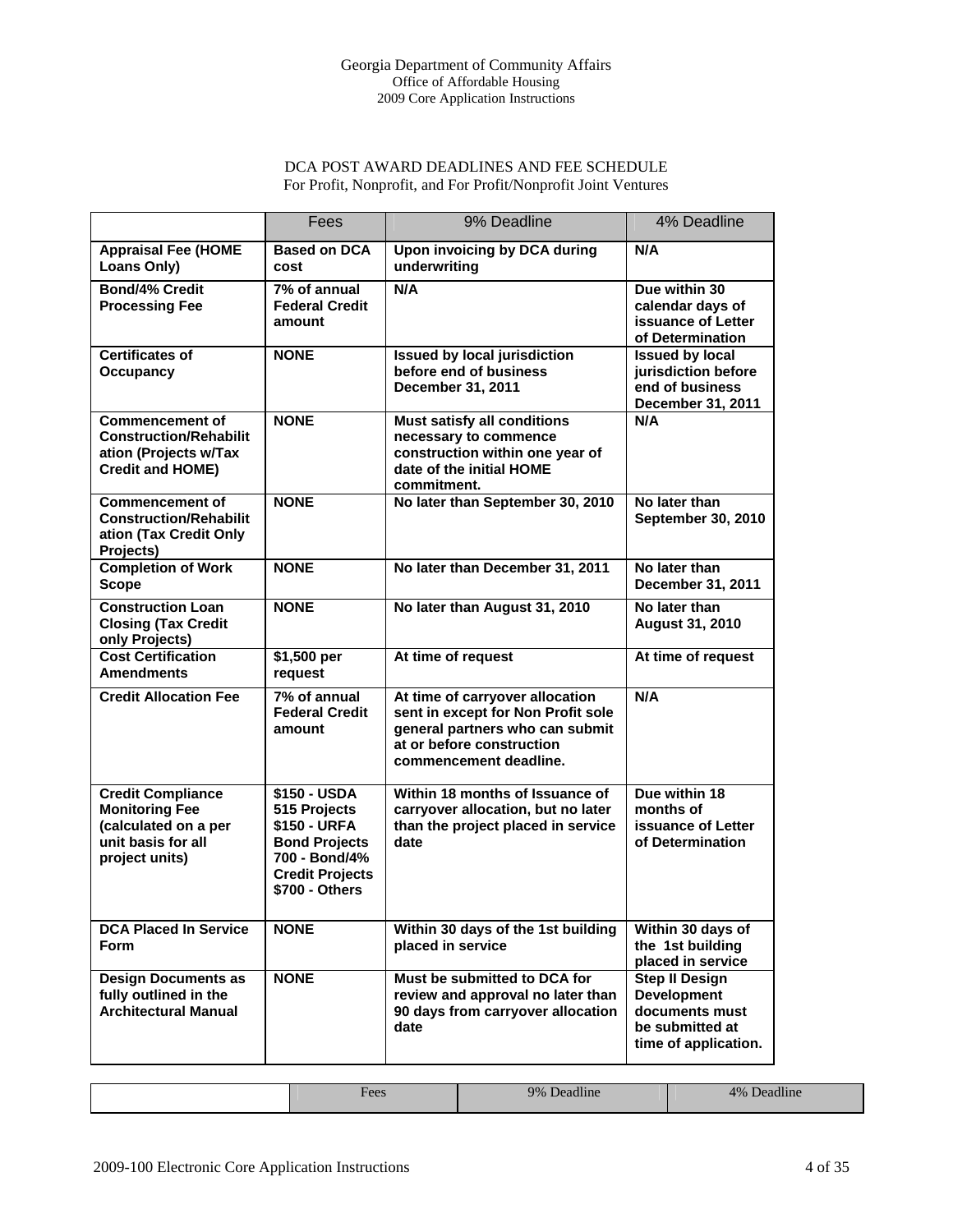#### Georgia Department of Community Affairs Office of Affordable Housing 2009 Core Application Instructions

| <b>Appraisal Fee (HOME Loans</b><br>Only)                                                                      | <b>Based on DCA cost</b>                                                                                     | Upon invoicing by DCA during<br>underwriting                                                                                                                    | N/A                                                                                         |
|----------------------------------------------------------------------------------------------------------------|--------------------------------------------------------------------------------------------------------------|-----------------------------------------------------------------------------------------------------------------------------------------------------------------|---------------------------------------------------------------------------------------------|
| <b>Bond/4% Credit Processing</b><br>Fee                                                                        | 7% of annual Federal<br><b>Credit amount</b>                                                                 | N/A                                                                                                                                                             | Due within 30 calendar days<br>of issuance of Letter of<br><b>Determination</b>             |
| <b>Certificates of Occupancy</b>                                                                               | <b>NONE</b>                                                                                                  | <b>Issued by local jurisdiction</b><br>before end of business<br>December 31, 2011                                                                              | <b>Issued by local jurisdiction</b><br>before end of business<br>December 31, 2011          |
| <b>Commencement</b> of<br><b>Construction/Rehabilitation</b><br>(Projects w/Tax Credit and<br>HOME)            | <b>NONE</b>                                                                                                  | Must satisfy all conditions<br>necessary to commence<br>construction within one year of<br>date of the initial HOME<br>commitment.                              | N/A                                                                                         |
| <b>Commencement</b> of<br><b>Construction/Rehabilitation</b><br>(Tax Credit Only Projects)                     | <b>NONE</b>                                                                                                  | No later than September 30,<br>2010                                                                                                                             | No later than September 30,<br>2010                                                         |
| <b>Completion of Work Scope</b>                                                                                | <b>NONE</b>                                                                                                  | No later than December 31,<br>2011                                                                                                                              | No later than December 31,<br>2011                                                          |
| <b>Construction Loan Closing</b><br>(Tax Credit only Projects)                                                 | <b>NONE</b>                                                                                                  | No later than August 31, 2010                                                                                                                                   | No later than August 31, 2010                                                               |
| <b>Cost Certification</b><br><b>Amendments</b>                                                                 | \$1,500 per request                                                                                          | At time of request                                                                                                                                              | At time of request                                                                          |
| <b>Credit Allocation Fee</b>                                                                                   | 7% of annual Federal<br><b>Credit amount</b>                                                                 | At time of carryover allocation<br>sent in except for Non Profit<br>sole general partners who can<br>submit at or before construction<br>commencement deadline. | N/A                                                                                         |
| <b>Credit Compliance</b><br><b>Monitoring Fee (calculated on</b><br>a per unit basis for all project<br>units) | Fees for projects with:<br>\$150 - USDA 515<br>\$150 - URFA Bond<br>\$700 - Bond/4% Credit<br>\$700 - Others | Within 18 months of Issuance of<br>carryover allocation, but no<br>later than the project placed in<br>service date                                             | Due within 18 months of<br>issuance of Letter of<br><b>Determination</b>                    |
| <b>DCA Placed In Service Form</b>                                                                              | <b>NONE</b>                                                                                                  | Within 30 days of the 1st<br>building placed in service                                                                                                         | Within 30 days of the 1st<br>building placed in service                                     |
| <b>Design Documents as fully</b><br>outlined in the Architectural<br><b>Manual</b>                             | <b>NONE</b>                                                                                                  | Must be submitted to DCA for<br>review and approval no later<br>than 90 days from carryover<br>allocation date                                                  | <b>Step II Design Development</b><br>documents must be submitted<br>at time of application. |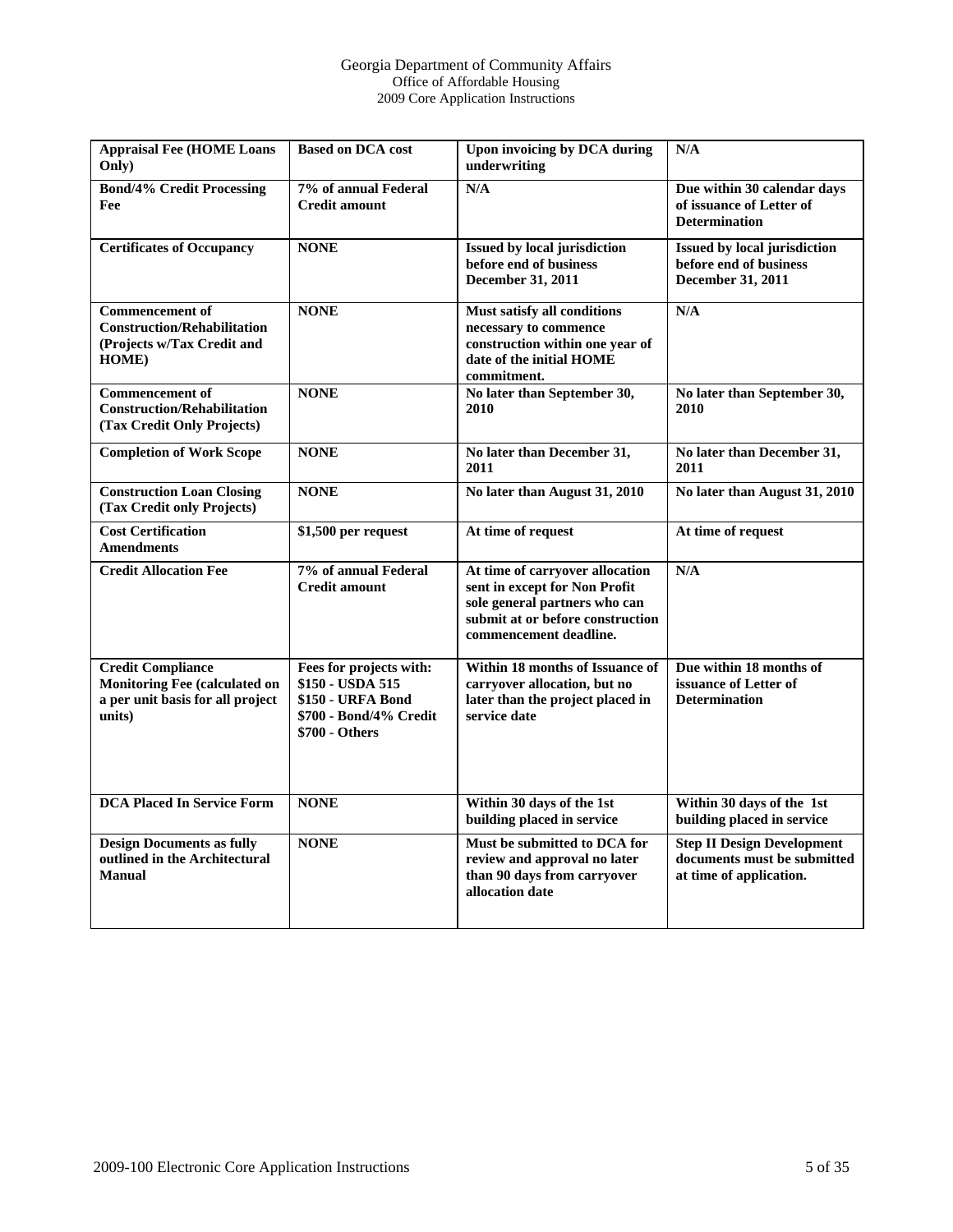# DCA POST AWARD DEADLINES AND FEE SCHEDULE For Profit, Nonprofit, and For Profit/Nonprofit Joint Ventures

|                                                                                                                                               | Fees                                                                        | 9% Deadline                                                                                          | 4% Deadline                                                                                             |
|-----------------------------------------------------------------------------------------------------------------------------------------------|-----------------------------------------------------------------------------|------------------------------------------------------------------------------------------------------|---------------------------------------------------------------------------------------------------------|
| <b>Environmental Review Costs</b>                                                                                                             | <b>Based on Actual</b><br>Costs incurred by<br>DCA to retain<br>consultants | Upon invoicing by DCA during<br>underwriting                                                         | Upon invoicing by DCA<br>during underwriting                                                            |
| <b>Final Allocation App Deadline</b>                                                                                                          | <b>NONE</b>                                                                 | <b>February 15, 2012</b>                                                                             | September 15, 2012                                                                                      |
| <b>Final Inspection Fee (for all</b><br>LIHTC properties, both 4% and<br>9%, excluding those projects<br>involving HOME funds)                | \$3,000 per project                                                         | Due within 30 days of final draw<br>but no later than 30 days prior to<br>the placed in service date | Due within 30 days of final<br>draw but no later than 30<br>days prior to the placed in<br>service date |
| <b>Formal Firm Commitments for</b><br>equity and non-DCA debt<br>(HOME)                                                                       | <b>NONE</b>                                                                 | Must be submitted to DCA within<br>75 days of the carryover<br>allocations                           | N/A                                                                                                     |
| <b>Front End Analysis (applicable</b><br>when an Identity of Interest exists<br>between the Developer or Owner<br>and the general contractor) | \$2,700 per project                                                         | Due within 15 days of invoicing<br>by DCA during underwriting<br>(HOME Loans Only)                   | N/A                                                                                                     |
| <b>HOME Loan Closing</b>                                                                                                                      | <b>NONE</b>                                                                 | On or before September 1, 2010                                                                       | N/A                                                                                                     |
| <b>HOME Loan Conversion</b>                                                                                                                   | <b>NONE</b>                                                                 | Within 24 months of the HOME<br>construction loan closing                                            | N/A                                                                                                     |
| <b>LURC</b> Execution                                                                                                                         | <b>NONE</b>                                                                 | Prior to final allocation                                                                            | At or prior to bond closing                                                                             |
| <b>Non-Compliant Re-inspection Fee</b>                                                                                                        | \$250 per site visit                                                        | Due within 15 days of invoicing<br>by DCA                                                            | Due within 15 days of<br>invoicing by DCA                                                               |
| <b>Placement-In-Service</b>                                                                                                                   | <b>NONE</b>                                                                 | All buildings in the project must<br>be placed in service by December<br>31, 2011                    | All buildings in the project<br>must be placed in service by<br>December 31, 2011                       |
| <b>Project Application Amendments,</b><br><b>Post Award or Post Letter of</b><br><b>Determination Project Concept</b><br><b>Amendments</b>    | \$1,500 per request                                                         | At time of submission of request<br>for amendment                                                    | At time of submission of<br>request for amendment                                                       |

Note: All outstanding fees due to DCA must be paid in full prior to issuance of 8609's for all projects receiving allocation of tax credits per this Plan.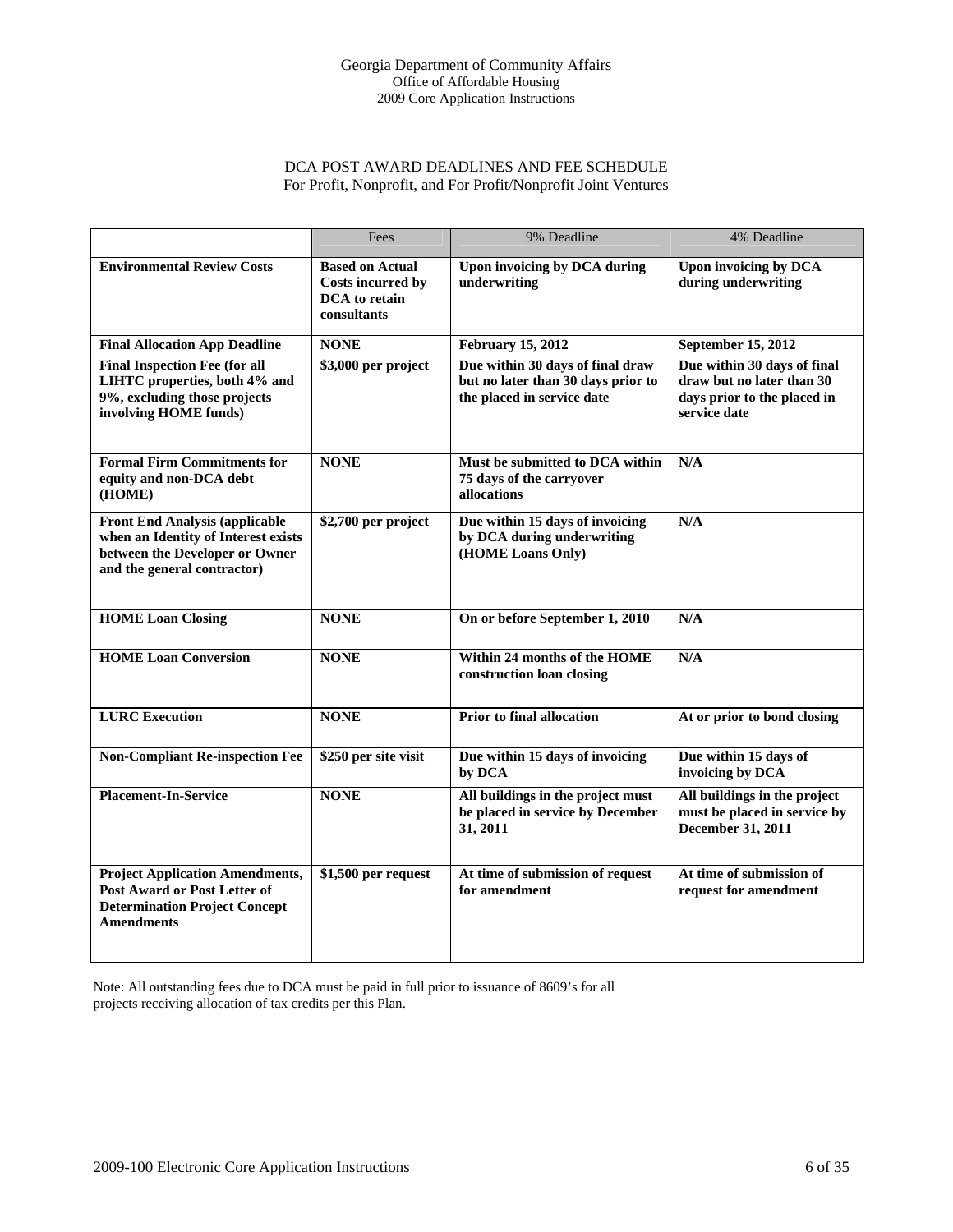# **REQUIRED EXECUTION AND DELIVERY**

*Please read these entire Instructions carefully and thoroughly for complete comprehension.*  **Information not submitted on DCA-required forms will not be reviewed.**

# **APPLICATION DELIVERY INSTRUCTIONS**

#### **DELIVER TO: Office of Affordable Housing Georgia Department of Community Affairs 60 Executive Park South NE Atlanta, Georgia 30329-2231**

For third-party delivery via a delivery service, also add to the address above the following on the outer mailing label:

**CONTENTS: OAH 2009 Application Package (Multifamily Program) <<Enter Project Name here>>** 

**Please note that the applicant is solely responsible for applications being delivered prior to the deadline and that late deliveries will NOT be accepted.** 

#### **Competitive Application Cycle**

**The Application Packages must be received by DCA no later than 4:00 p.m. on Thursday May 21, 2009**. If you wait until May 21, 2009 for walk-in delivery, tables will be set up for application receiving from 9:00 a.m. to 4:00 p.m. Arrival by 1:00 is recommended for faster processing. No assembly or copying of applications will be allowed on DCA grounds. These tasks must be performed prior to arrival at DCA. All required copies must be submitted simultaneously with the originals. **No copies will be accepted after 4:00 p.m. on May 21, 2009**. Prior to an individual securing a position in the walk-in processing line, that individual must have all of the application materials required for the submission for each of their applications. Holding a place in line while waiting for materials needed to complete or organize applications will not be allowed.

**Mailed or courier packages must be received by DCA on or before 4:00 p.m. May 21, 2009.** DCA shall not be responsible for any delivery failure on the part of the Applicant. If an Applicant chooses to use a postal or courier service to deliver the Application Package to DCA and such service fails to deliver the package by the deadline, then the Application Package will be deemed by DCA as untimely and, consequently, will not be reviewed for project awards.

**4% Tax Credit Applications for Bond Financed Projects can be submitted throughout the year, subsequent to Bond Allocation, but no later than seventy-five (75) days prior to bond closing date.**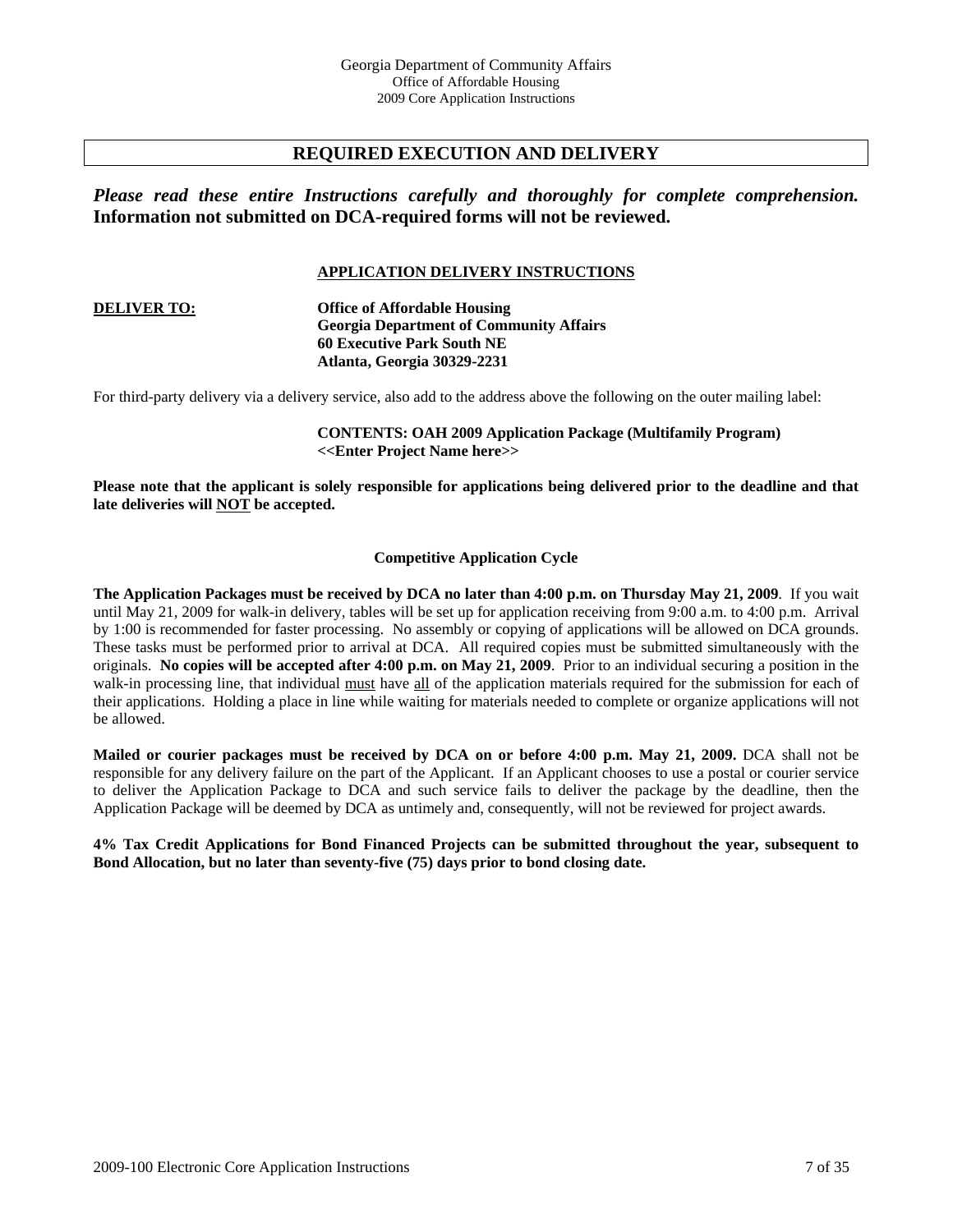# **APPLICATION PACKAGE ASSEMBLY INSTRUCTIONS**

For each proposed project, the applicant must ensure execution of all necessary forms and supporting documentation, and place them in the appropriate order according to the 2009 Application Tabs Checklist. The applicant must deliver:

- 1.**Three (3) full application packages** (with original photographs in each) containing all (fully completed and executed) necessary forms and supporting documentation placed and secured in the binder in the appropriate order determined by the 2009 Application Tabs Checklist. The three (3) packages must be separated as:
	- **One (1) bound and tabbed Original placed in a 3-ring binder**, labeled according to Labeling Instructions (see next section),
	- **One (1) bound and tabbed Copy 1, identical to the Original, placed in a 3-ring binder identical to the Original**, labeled according to Labeling Instructions (see next section), and
	- **One (1) rubber-banded Copy 2 identical to the original, tabbed, on non-hole-punched paper** (copier-friendly to accommodate Open Records requests), placed in a 9"W x 4"H x 14¼"D banker's box (two if needed, get at local office-supply store) end-labeled according to Labeling Instructions (see next section).
- 2. One working, VIRUS-FREE CD-R or CD-RW in a protective hard plastic jewel case (both supplied by applicant) containing:
	- the completed DCA-protected electronic OAH 2009-100 Core Application Form from which the applicant has printed out the OAH 2009-100 Core Application Form paper copies submitted to DCA. Please name the electronic core application form contained in the CD by using the format "2009-xxx <<Your Project Name >>".
	- The completed DCA-protected OAH 2009 Performance Workbook. Please name the electronic performance workbook contained in the CD by using the format "2009-xxx <<Your Project Name >> Performance Workbook".

Label the CD protective jewel case with a standard label (cut to fit on front of the case and parallel with the spine of the case – no overlap on edge – see next page) containing the typed-in project name and the person's name with email address to contact in case of CD failure. Leave 2" above the label for a DCA Project Number label that will be added later by DCA. **PLEASE DO NOT ATTACH AN ADHESIVE LABEL TO THE CD ITSELF**. Rather, write the requested information **legibly** on the printed side of the CD itself with a felt-tip pen. Refer to labeling illustrations. **Double-check the CD to verify that it contains the properly named virus-free application files.**

3. Completed "**Walk-In Submission Form and Application Fee Calculation Worksheet**" (one form) located at the very end of this document. Attach a certified funds check or money order for the correct fees made out to **"Georgia Housing and Finance Authority".**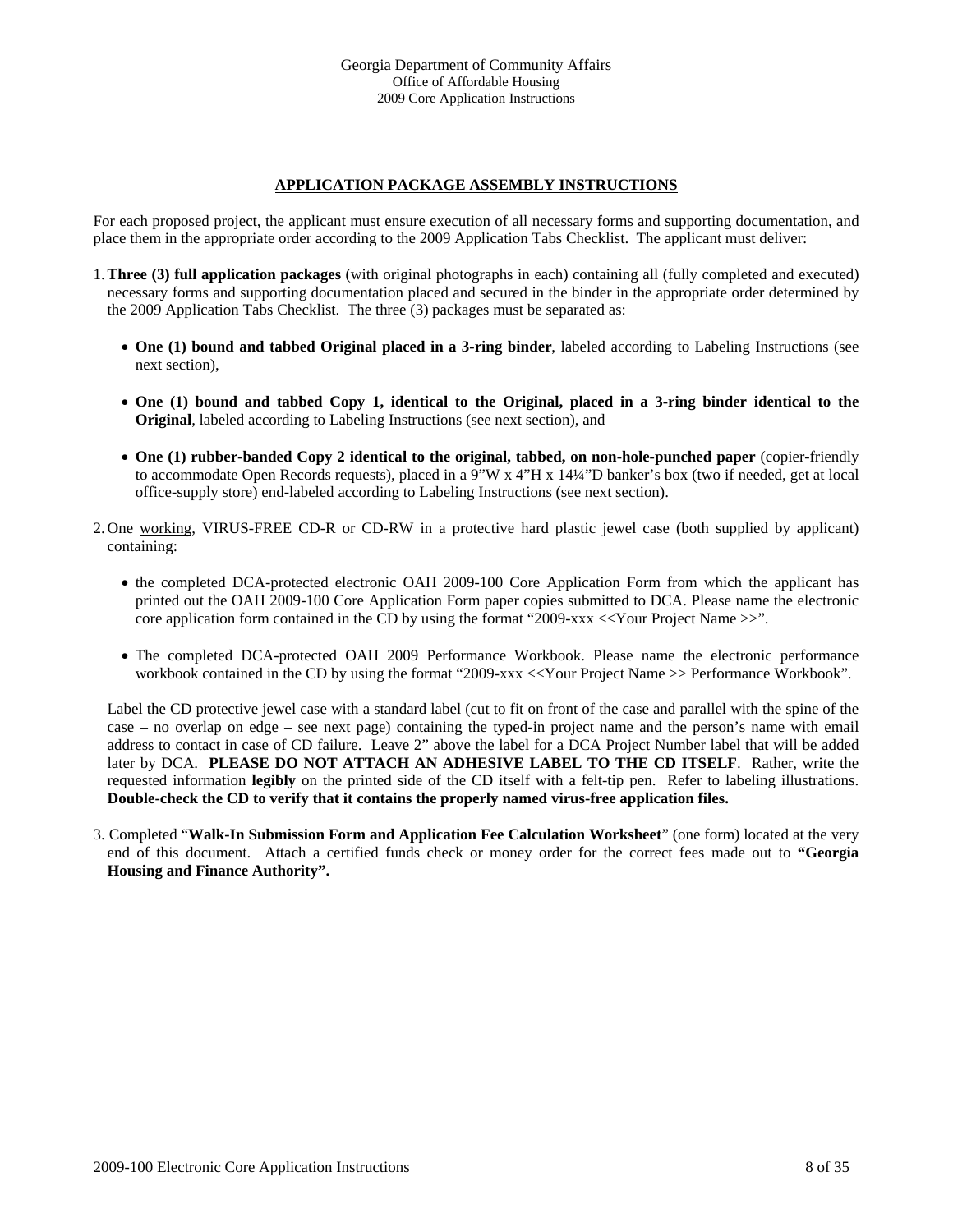# **APPLICATION BINDER LABELING INSTRUCTIONS**

Label Specifications. The following label specifications are heavily recommended and preferred by DCA.

- Printed from: Computer printer (Avery labels typically come with instructions for use on computers)
- Label size: 2" x 4" Shipping labels, for example either Avery Laser #5163 or Avery Inkjet #8163.
- Cut off unused label space to enable placement perpendicular to binder spine. • Font: Arial, bold-face, 20-point
- Number of labels: Between 3 and 12 in most cases, depending on size of application see Label text.
- Label text: The "1 of", "2 of", and "3 of" parts will vary depending on the application size. In place of the lines shown below, the applicant will substitute the total number of pieces in the Original.



# Label Affixing:

Affix labels in the middle of the spine of the binders such that the text, when read, is perpendicular to the edge of the spine. Leave at least the top four inches (4") of the spine visible. See the sample illustration below. Put Copy 2 label on end of box. Label all binders and banker boxes **before** arriving at DCA.

# **Labeling for 1-binder Original and Copies:**



# **Labeling for 2-binder Original and Copies:**

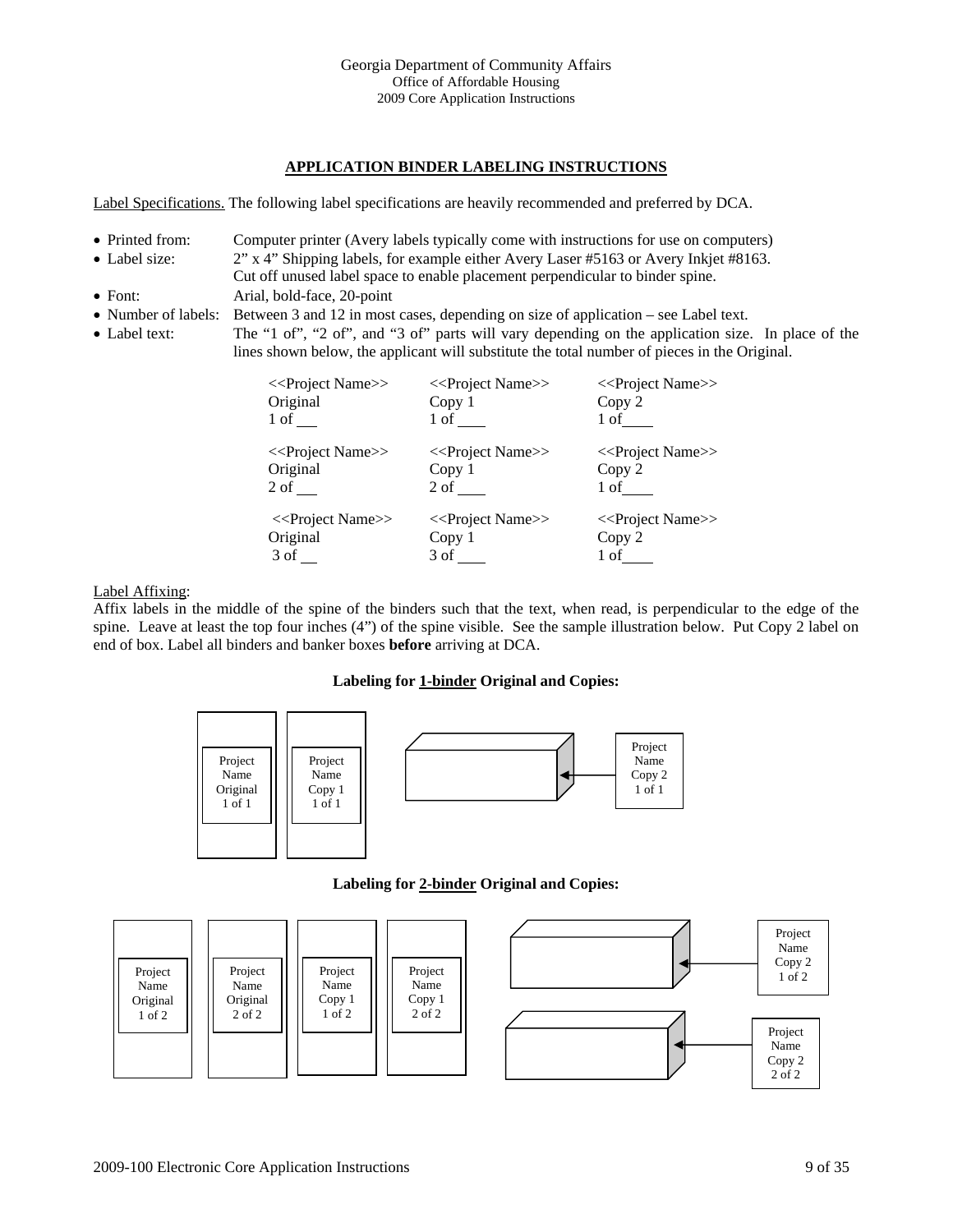# **CD LABELING INSTRUCTIONS**

1. **Affix Label** on the CD case as: 2009 <Your Project Name>.xls (Leave 1.5" at top near spine) Contact Name, Phone Nbr, Email 2. **Write** legibly in felt tip on CD: 2009 <Your Project Name> Contact Name, Phone Nbr, Email 3. Name the electronic file contained within the CD as: 2009-000 <Your Project Name>.xls



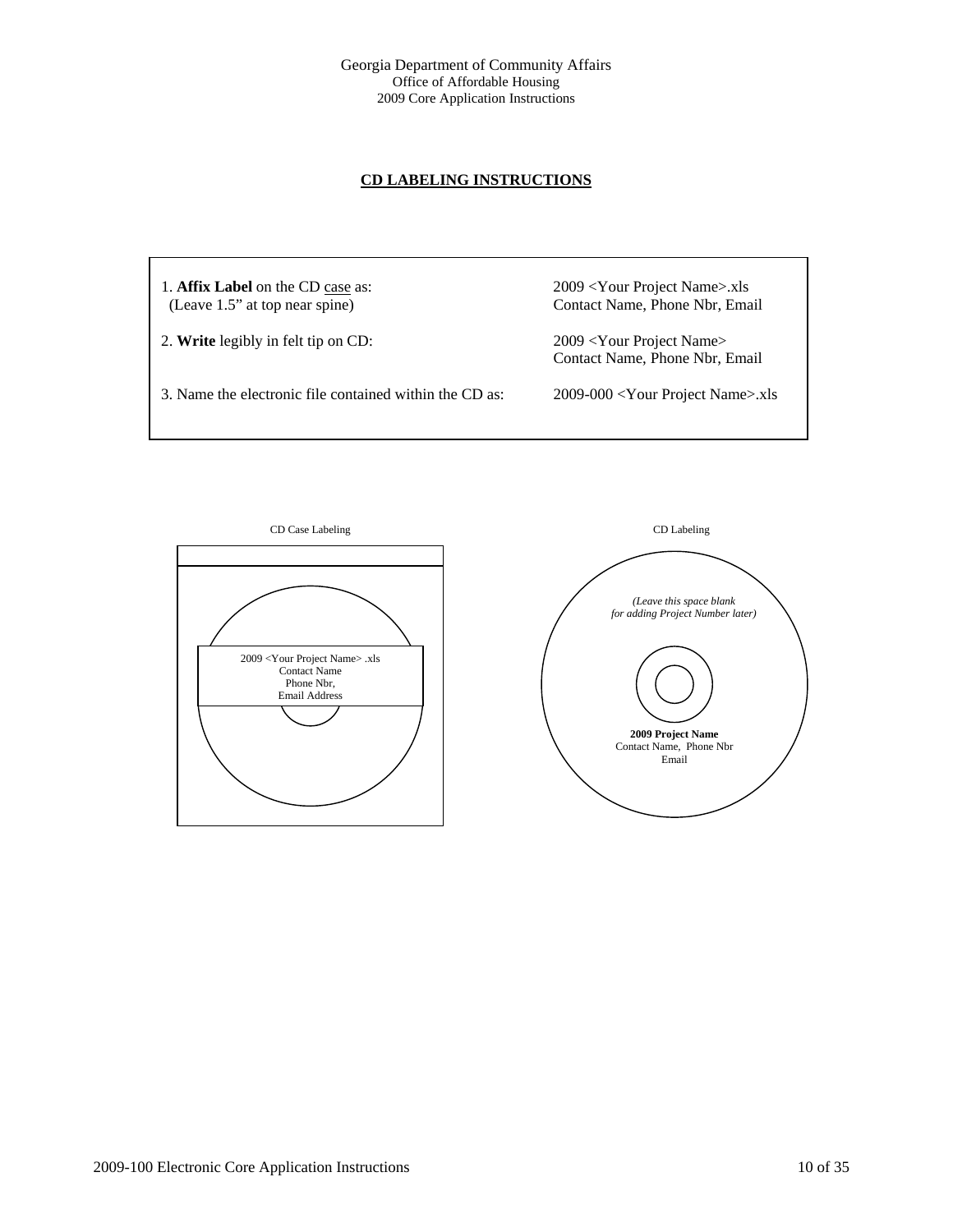# **SPECIAL INSTRUCTIONS FOR COMPLETING ELECTRONIC CORE APPLICATION**

### **All applicants are required to use the DCA-protected electronic OAH 2009-100 Core Application Form provided**

**by DCA at** (http://www.dca.ga.gov/housing/HousingDevelopment/programs/QAP2009docs.asp). To download, rightclick on the link at the DCA web site and select Save Target As and choose the storage location on your computer. If during download a message box appears requiring a password, keep clicking "OK". Otherwise, download on a computer with Excel 2002 or later version. Applicants with computers running later versions of Excel will need to save the file as an Excel 2002 version after entering their data before submitting it to DCA. If prompted by the computer to upgrade the file to a newer version of Excel, choose "NO". Applicants should email [webmaster@dca.ga.gov](mailto:webmaster@dca.state.ga.us) if download problems are encountered.

Please do not transfer tabs from one core app file to another, even if it is for the same application. If you plan to submit more than one application, please make additional electronic copies of the OAH 2009-100 Core Application Form file **after** completing portions that *are* common to all of your applications and **before** completing any portions that are *not* common to all of your applications. This copying process must occur while the electronic file is unopened. In other words, right-click on the closed file in the folder where you have stored it on your computer, select Copy, right click in a white space of the destination folder and select Paste.

DCA recommends that users close all other applications, files, and windows before and during use so as to improve performance. It may take several moments to open or to save. The electronic OAH 2009-100 Core Application Form is best viewed on a PC-compatible computer using Microsoft Windows XP and Microsoft Office 2002 (XP) or later version, equipped with at least 512 MB of RAM and at least a 1 GHz processor (i.e., Intel Pentium III or IV or AMD Athlon or better). A Windows 95/98 computer will also run the spreadsheet workbook. The electronic OAH 2009-100 Core Application Form is created in a Microsoft Excel 2002 (XP) spreadsheet workbook.

# **Please note that you should fill in all applicable boxes, and there are several places requiring original signatures. Please read directions that follow.**

#### **Please do not enter information using all upper case or all lower-case letters**. **Sentence case or title case is preferred.**

1. There are thirteen electronic tabs in the Excel workbook that represent separate spreadsheets for applicant use. Applicants are encouraged to print out a blank version of each tab below beforehand to be aware of all contents:

|           | Tabs Checklist                   |       |                                       |
|-----------|----------------------------------|-------|---------------------------------------|
| I:        | Project Information              | V:    | <b>Utility Allowances</b>             |
| $\prod$ : | Development Team                 | VI:   | Revenue & Expenses                    |
| $III-A$ : | Sources of Funds                 | VII:  | Pro Forma                             |
| $III-B:$  | USDA 538 Loan                    | VIII: | Threshold Criteria                    |
| $III-C:$  | <b>HUD</b> Insured Loan          | IX:   | Scoring Criteria                      |
| $III-D$ : | <b>HOME Allocation Worksheet</b> | X:    | <b>Applicant Certification Letter</b> |
| IV:       | Uses of Funds                    |       |                                       |

After opening the workbook, simply click the mouse pointer on the appropriate tab at the bottom of the screen to navigate to the desired form. The small black directional arrows in the bottom left corner will also assist you in navigating the workbook.

2. Fill in only the areas shaded in Blue or Green. Green shaded cells automatically calculate information provided by the applicant but are unlocked. All questions (generally denoted by black or blue font in the electronic application) are intended to elicit a response, so please do not leave out any requested information. Yellow- or white-shaded cells are not for applicant use and have been locked. Applicants may initially enter a formula or reference into a cell to determine a correct amount, but **do NOT leave formulas or references to other cells in cells requesting numerical values**. **If references are made to external spreadsheets, those references must also be removed prior to**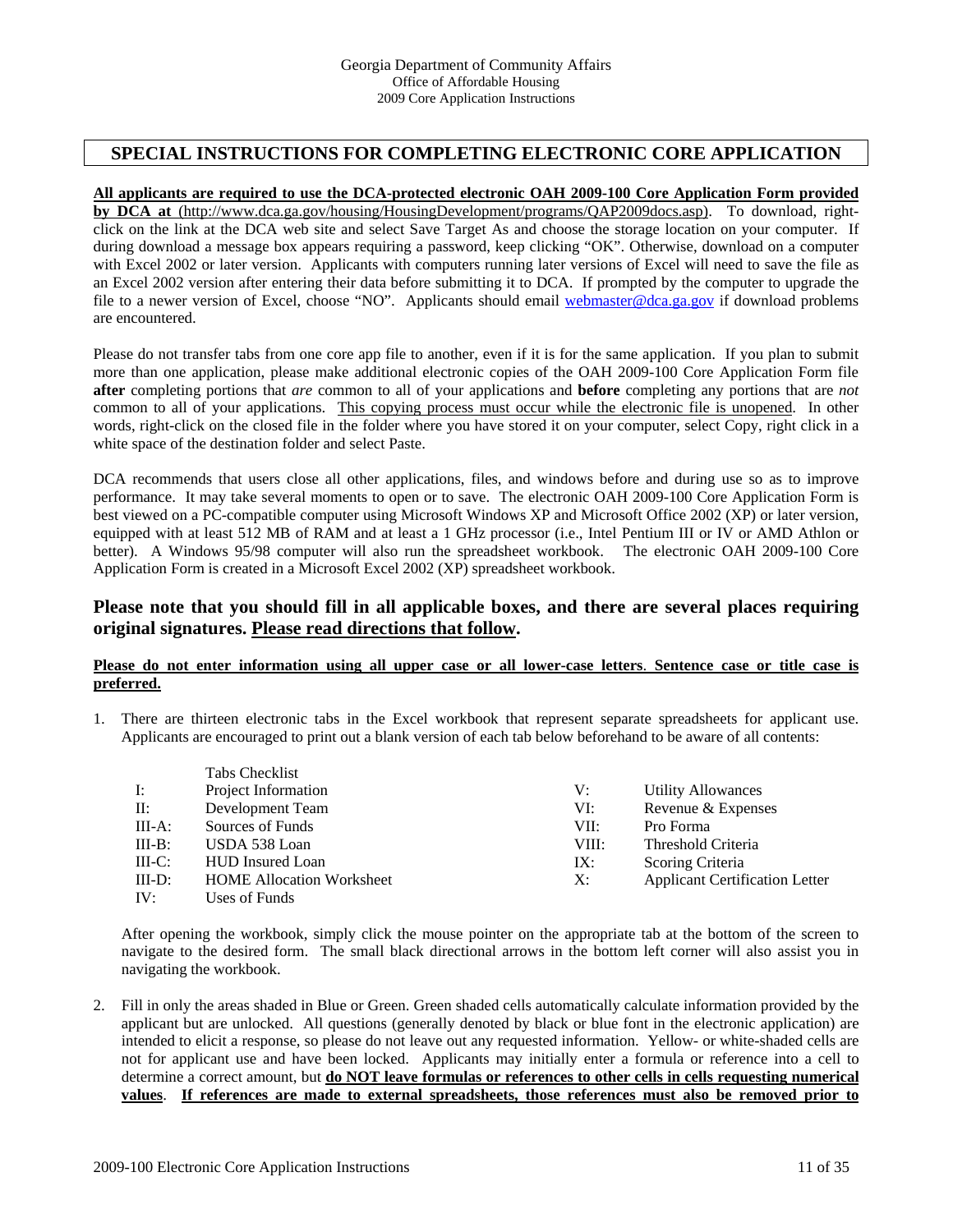**submission to DCA**. **As this may hamper the proper functioning of internal evaluation tools and make pertinent information unavailable to DCA, failure to do this may result in automatic removal of the application from consideration for funding.** Test final spreadsheet before submission by reviewing it alone on a separate nonnetworked computer from the one used for data entry.

- 3. DATA ENTRY RULES: When entering **text** data, please do not use all upper-case letters or all lower-case letters. When entering phone, fax, beeper, and cellular numbers or zip codes, enter **numbers** only with no blank spaces, parenthesis or hyphens – these cells are pre-formatted. Phone, fax, beeper, and cellular numbers will require area codes. Zip codes will require 4-digit extensions (enter 4 zeroes at end if needed). Applicants must complete **all** boxes that apply to their project – if a box does not apply, then leave it empty (do not enter zero, " $n/a$ ", nor a space ""). Do NOT enter zeros or blank spaces in any cell in order to cause the spreadsheet to function in a certain way, or for any arbitrary reason. Leave all number cells completely empty unless a number greater than zero is entered to indicate actual pertinent data.
- 4. If a particular cell's text appears to be cut off, simply highlight the cell and the entire text will appear in the text box directly above the document body. If the text font is too small or appears shoved together, simply adjust the zoom percentage in the Standard toolbar near the upper right corner.
- 5. This electronic application has been designed so that some information, such as the project name and address, need only be entered once. In order to take advantage of this feature, the user must enter information in the order in which it is requested. An exception to this is the completion of the Rent Chart in the "Revenues and Expenses" tab, which feeds back into the "Project Information" tab.
- 6. Unless otherwise noted, enter all comments/recommendations in spaces provided in the electronic application.
- 7. In order to maintain the integrity of the electronic application, many cells are locked and inaccessible by the applicant. Any attempt to access or tamper with the formulas in those cells or to otherwise "fool" the system or its intent will be cause for **automatic rejection of the application.** This includes entering zeros or blank spaces in green-shaded cells intended for actual data. Leave all number cells completely empty unless a number greater than zero is entered to indicate actual pertinent data.

### **Any attempt to replicate the form in such a manner so as to remove the DCA-protection feature and then submit the unprotected (or re-protected) replicated version for consideration will be cause for automatic rejection of the application.**

8. Print margins may shift in viewing and printing due to different printers and printer drivers. In these cases, applicants are requested not to adjust margins except just prior to printing. Margin adjustments must not be saved and should be returned to the preset positions before submitting to DCA. To do this, save the document BEFORE making margin changes, then make margin changes, then print, then either click the "Undo" button at the top of the open file or else close the file without saving, and then re-open the file if needed. DCA has pre-set the margins to work on DCA printers.

## 9. **If you have any questions on using or difficulties with the electronic version of the application or these instructions**, contact Stephen Barrett via email at **Stephen.Barrett@dca.ga.gov**. *Include the following:*

- A virus-free *compressed* (e.g., right-click on closed file, select "Add to <<filename>>.zip") copy of the electronic OAH 2009-100 Core Application Form workbook you are working in as an attachment. Please perform a virus scan on the file prior to sending (right-click on the unopened file and select **Scan for Viruses** *after* you have updated your anti-virus files from the manufacturer's web site – e.g. Norton or McAfee).
- Electronic Core Application Tab Name and cell reference (column letter, row number), if applicable
- Detailed description of the nature of your problem
- Your computer's basic specs: processor speed, MB of RAM, operating system, Excel version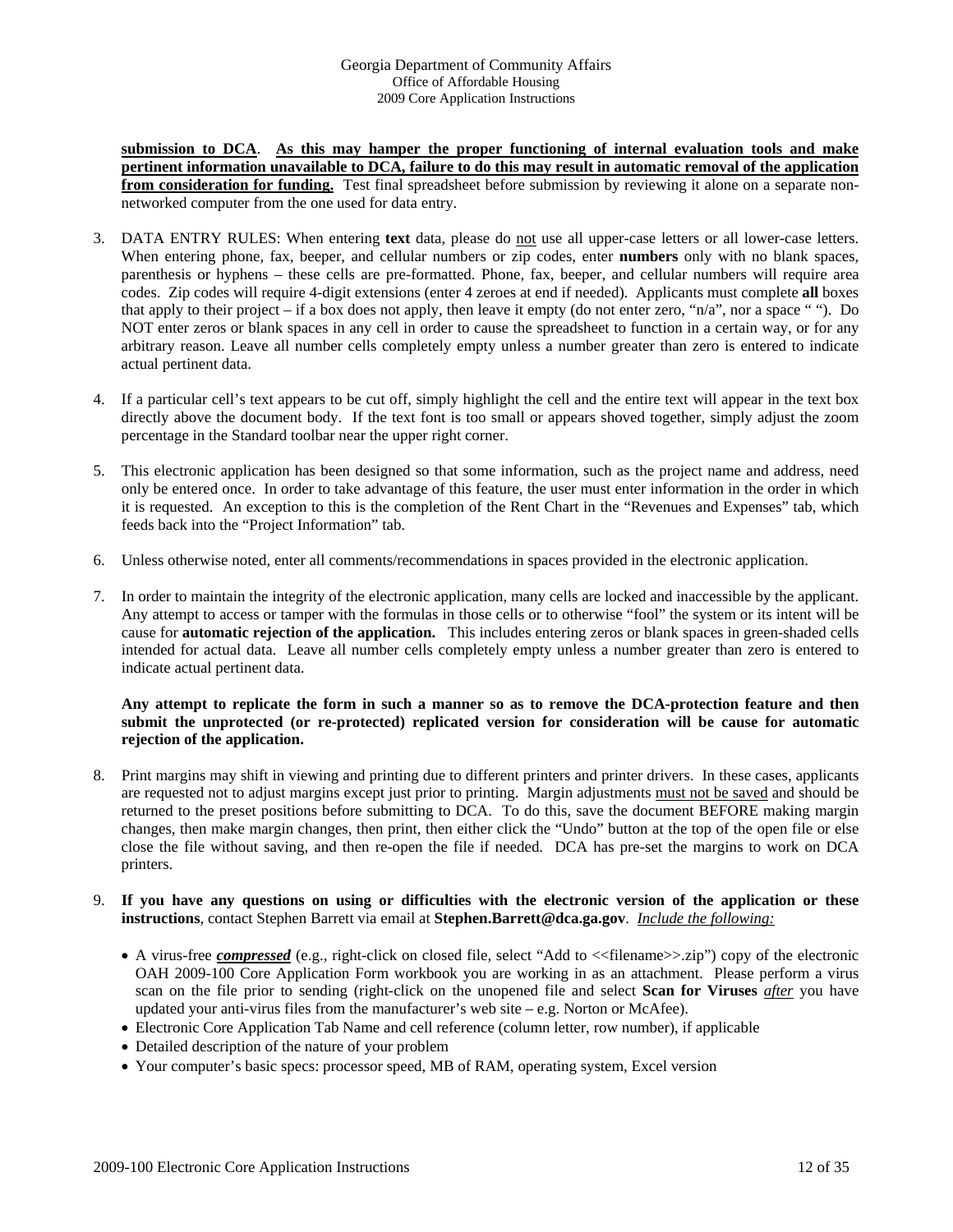# **2009 APPLICATION TABS CHECKLIST**

Included in the electronic 2009-100 Application Excel workbook, the 2009 Application Tabs Checklist lists each tab number, a check box, the content of each tab, and the required order of the tab contents. All applicants should review the Application Tabs Checklist before completing the OAH 2009-100 Core Application Form. *The completed Application Tabs Checklist must be printed out and placed in front of Tab 1 in the application binder*.

Several items on the OAH 2009-100 Core Application Form will require the attachment of additional pages. Please note that there are items required by the Application Tabs Checklist that are not mentioned in either the OAH 2009-100 Core Application Form or in these Instructions. Follow the directions for each item, label the item accordingly, and insert it into the Application Package Binder in the appropriate tab as indicated by the Application Tabs Checklist. Check the appropriate box for each document included. Also included in the electronic 2009-100 Core Application (Excel workbook), is the Applicant Certification tab. **An original signed Applicant Certification should be included with the Original and Copy of the application binder**.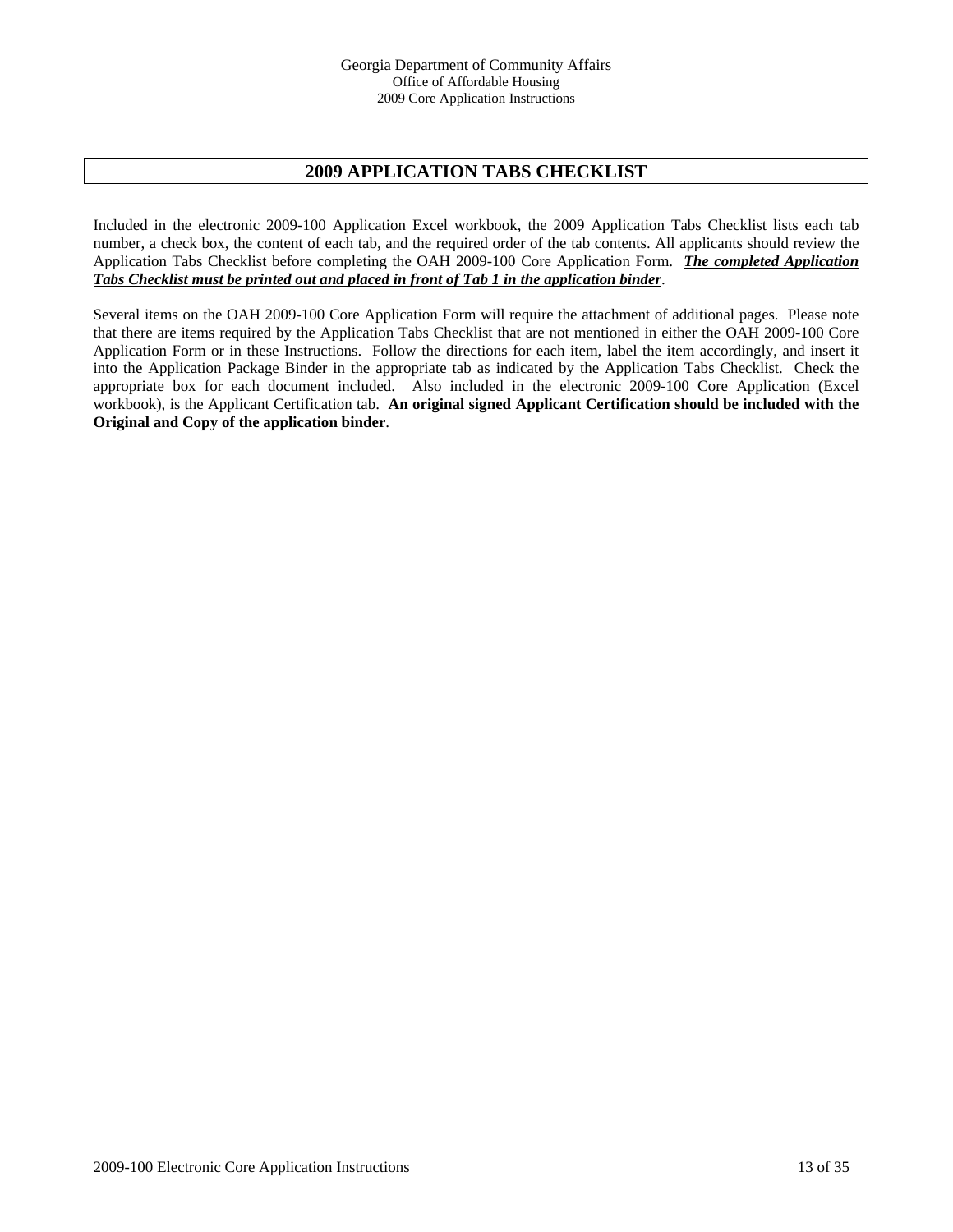# **OAH 2009-100 CORE APPLICATION FORM INSTRUCTIONS**

# **PART ONE—PROJECT INFORMATION**

**Applicants must enter all clarifications and/or comments pertaining to this Part into the Applicant Comments and Clarifications boxes at the bottom of this section in the electronic application.** 

#### **Please do not enter information using all upper case or all lower-case letters**. **Sentence case or title case is preferred.**

Blue cells are unlocked for your use and do not contain references/formulas. Green cells are unlocked for your use and do contain references/formulas that can be overwritten. Sentence case or Title case is preferred.

**Project Narrative** – Include where indicated by the Tabs Checklist a brief narrative explaining the project concept. Identify the needs of the tenant population and specifically address how the project will meet the needs of the tenant population. Any information which will help DCA understand the project concept, the market viability, the qualifications for a set-aside (if applicable) and any unique features should be included in the Narrative.

#### I. **REQUESTED RESOURCES**

The LIHTC request will auto-feed from the Uses of Funds tab. The DCA HOME amount will auto-feed from the HOME Allocation tab and must match the amount that you received in the DCA HOME Award Letter. Please refer to the Maximum LIHTC and HOME amounts allowable under the QAP.

For additional credit applications, the LIHTC Amount should be only the additional credit amount. Credits previously allocated are listed elsewhere.

# **II. TYPE OF APPLICATION**

Indicate the type of application: Competitive Round, Tax Exempt Bond / 4% credit, or Other. If you select Other, then also include description in the Other box provided.

# **III. APPLICANT CONTACT INFORMATION**

Include the name, address, city, state, zip, title, email, phone number, fax and cell phone number of the contact person. The person listed here will be the primary contact with which DCA corresponds during the application review process.

#### **IV. PROJECT LOCATION**

**Project Name** — Enter the name of the proposed project. Do NOT use all upper case or all lower-case letters.

**Phased Project** — Enter whether the application is for a project that is part of a phased development per the 2009 QAP definition "Phased Development". Choose from: "Yes – no Master Plan", "Yes – w/ Master Plan", or "No".

**Scattered Site** — Enter whether the application is for a scattered site project.

**Site Street Address** — Enter the street address, city, 9-digit ZIP code (available on the internet at [http://www.usps.com/zip4/welcome.htm?from=global&page=2132findzip\)](http://www.usps.com/zip4/welcome.htm?from=global&page=2132findzip), and county (automatically completed) of the proposed site/parcel. Regardless of whether the project is located in any city's limits, be sure to include the correct city that will be used in the *postal* address. Do NOT use all upper case or all lower-case letters. Do not indicate "Unincorporated" for city on the project address. Should the correct county name not appear in the County box, simply type in the correct county name.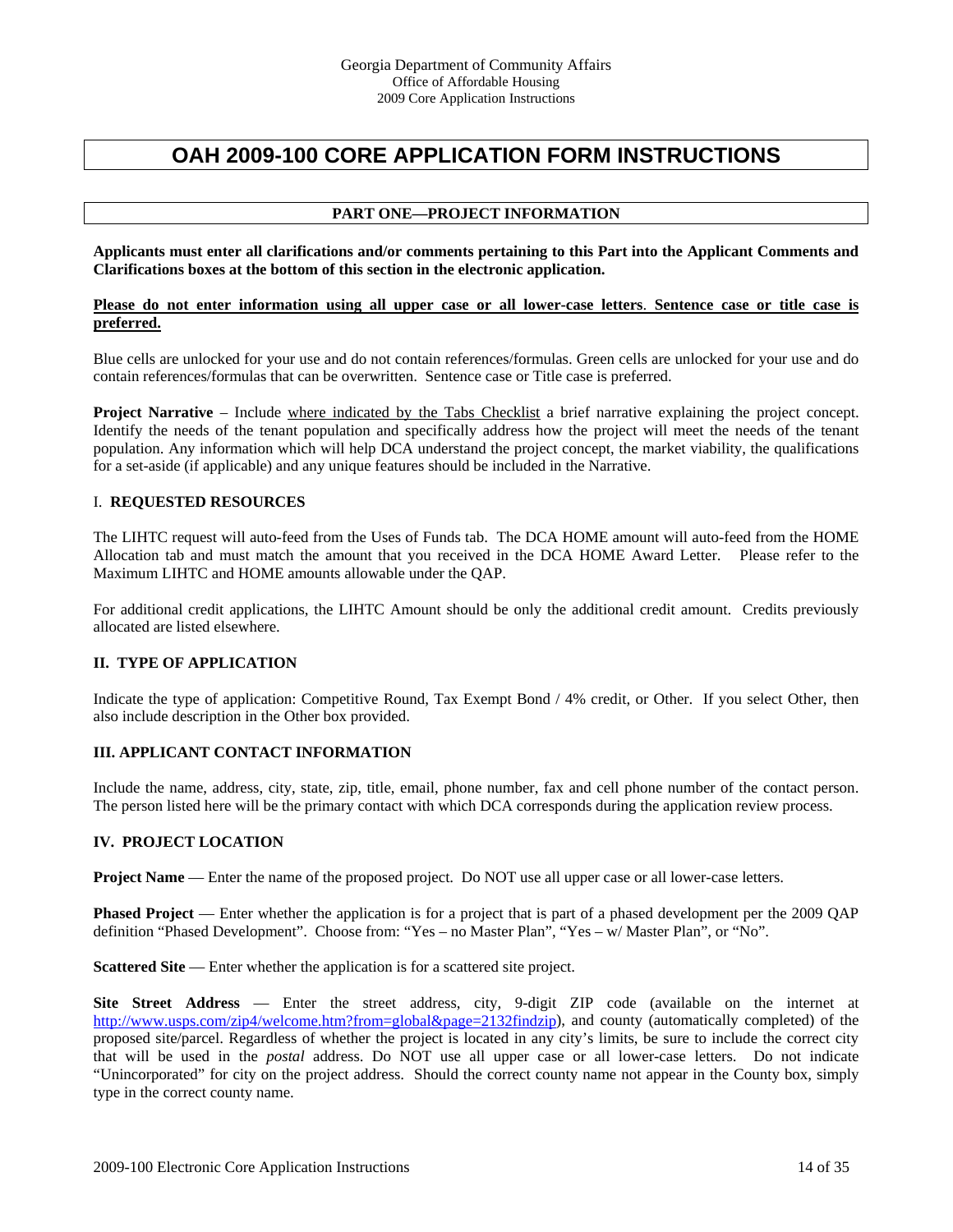**Acreage** — Enter the area of the site in acres.

**Within City Limits** — Indicate whether the project is located inside the city limits.

**Rural** — Indicate whether the project meets the DCA definition of Rural. A list of rural counties is contained in the 2009 Appendix II Scoring, Exhibit B. However, for purposes of determining applicable income and rent restrictions, applicants must use the U. S. Dept of Housing and Urban Development FY 2009 Income Limits Area Definitions and Fair Market Rent tables.

**MSA Name**—Indicate the MSA name, if applicable, as designated by HUD. These lists can be accessed on the HUD website at <http://www.huduser.org/datasets/pdrdatas.html>.

**Census Tract Number**—Enter the census tract number in which the proposed site/parcel is located. The census tract number and information are available from the local planning authorities.

**QCT (Qualified Census Tract) or DDA (Difficult Development Area)**—Note whether the proposed site/parcel is located in a qualified census tract or difficult development area. The census tract number and information are available from the local planning authorities. If you are seeking the 130% increase in eligible basis for tax credit projects, insert documentation evidencing site/parcel is in QCT or DDA stating the census tract and the property address in the application binder where indicated by the Tabs Checklist. The QCT/DDA lists can be accessed on the HUD website at www.huduser.org/datasets.

**Legislative Districts** — Identify the applicable districts in which the parcel lies for the U.S. House of Representatives, the Georgia State Senate, and the Georgia State House of Representatives. If the property lies on a "line," i.e., in more than one district, indicate the other district in the second (bottom) space provided. Enter only a number with no letters (e.g., 8, not  $8<sup>th</sup>$ ).

**Local Political Jurisdiction Information**—Provide the following information. Do **not** use all upper case or all lowercase letters. When entering phone, fax, or zip codes, enter numbers only with no blank spaces, parenthesis or hyphens. Phone and fax numbers will require area codes. Zip codes will require 4-digit extensions (enter 4 zeroes at end if not applicable).

**Name of Political Jurisdiction** (city if within city limits; county if outside of city limits),

**Jurisdiction's web site address** (if one exists), and

**Name of the Chief Executive Official** (elected official—e.g., mayor, county commission chairman, etc.), and that person's title, address, city, county, zip code, telephone number, and fax number

# **V. PROJECT DESCRIPTION**

**A. Mixed Use** – Indicate whether project is a mixed-use development. For a mixed-use development, please include in the application binder where indicated by the Tabs Checklist the:

- **•** Development Budget for commercial component
- Sources of Funds for commercial component
- Annual Income Statement for commercial component
- Annual Expense Statement for commercial component
- **15-year Operating Proforma for commercial component**
- Evidence of Preliminary Financing for commercial component
- **Leases and/or letters of intent from prospective lessees**

**B. Type of Construction –** these boxes are locked and will be filled in based on applicant entries in the rent chart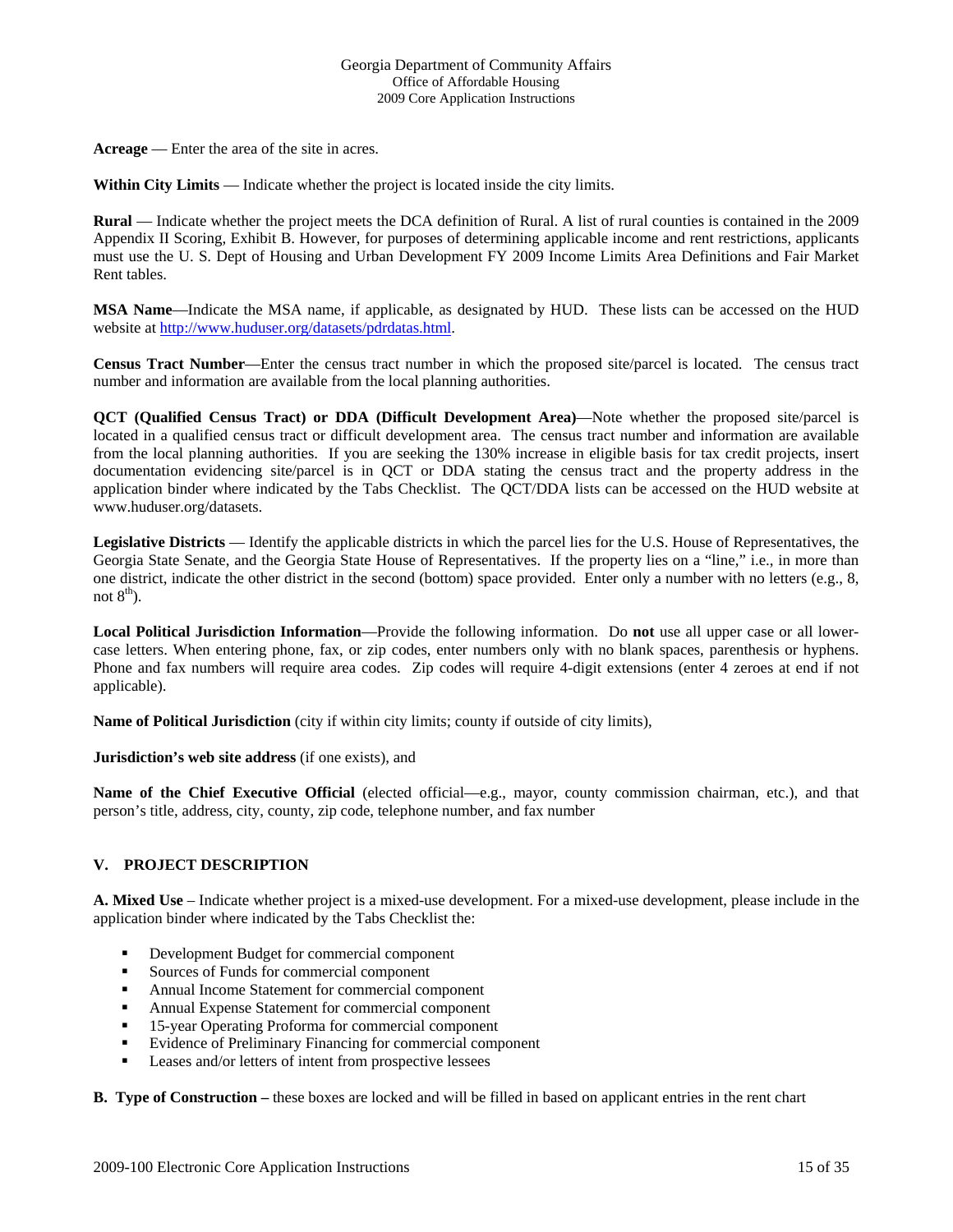**C. Unit Breakdown –** these boxes are locked and will be filled in based on applicant entries in the rent chart

**D.** Unit Area – these boxes are locked and will be filled in based on applicant entries in the rent chart

**E. Buildings** - Enter the number of residential (not considered common space) and non-residential buildings proposed. Also enter the other non-residential square footage that is not derived from units.

**F. Total Residential Parking Spaces –** indicate the number of parking spaces that will be available as residential parking spaces.

# **VI. TENANCY CHARACTERISTICS**

**A. Family or Senior -** Indicate the applicable population from the choices provided: Family, Senior (Elderly), Senior (HFOP), or Other. If you are using a program that utilizes a different approved definition of Senior, then select "Other" and list the program in the box provided.

**B**. **Mobility Impaired** – indicate the number of units equipped for mobility impaired tenants.

**C**. **Sight/Hearing Impaired** - indicate the number of units equipped for sight/hearing impaired tenants.

# **VII. RENT AND INCOME ELECTIONS**

**A. Tax Credit Election** — Indicate the desired set-aside election (20/50 or 40/60). Note: this election must be made if you are applying for any low-income housing tax credits. Please be advised that all HOME applications seeking Low Income Housing Tax Credits must choose a Tax Credit minimum set-aside in addition to their HOME Set-Aside Election below.

**B. DCA HOME and Tax Credit Projects Minimum Set-Aside Requirement (Rent and Income) — When Projects** (with 5 or more units) utilize HOME, at least 20% of the designated HOME units must be at 50% AMI. All remaining affordable units must not exceed 60%. Further, only units that are funded with HOME funds are considered HOME units, and are considered in determining the maximum allowable HOME funding. Therefore, not all tax credit units (unless designated by the applicant) will be considered HOME units in a project that is assisted with HOME financing. NOTE: Applicants must use the HOME Allocation Worksheet provided in Tab III-D if **all** the units in the project are **not** HOME units.

**DCA HOME Only Projects Minimum Set-Aside Requirement (Rent and Income)**—Projects (with 5 or more units) funded with DCA HOME must set aside at least twenty (20) percent of the HOME assisted units that must be occupied by very low-income families and meet one of the following rent requirements**,** whichever is lower:

- 50% of AMI, or
- The HUD Fair Market Rent for the area.

The balance of units must have rents set at or below 60% of AMI or the HUD Fair Market Rent, whichever is lower. NOTE: Applicants must use the HOME Allocation Worksheet provided in Tab III-D if all the units in the project are **not** HOME units.

**C. Neighborhood Stabilization Program** — Projects funded in whole or in part by DCA NSP funds must set aside forty (40) percent of the total residential units that must be occupied by very low-income families at 50% of AMI. The balance of the low income units must have rents set at or below 60% of AMI.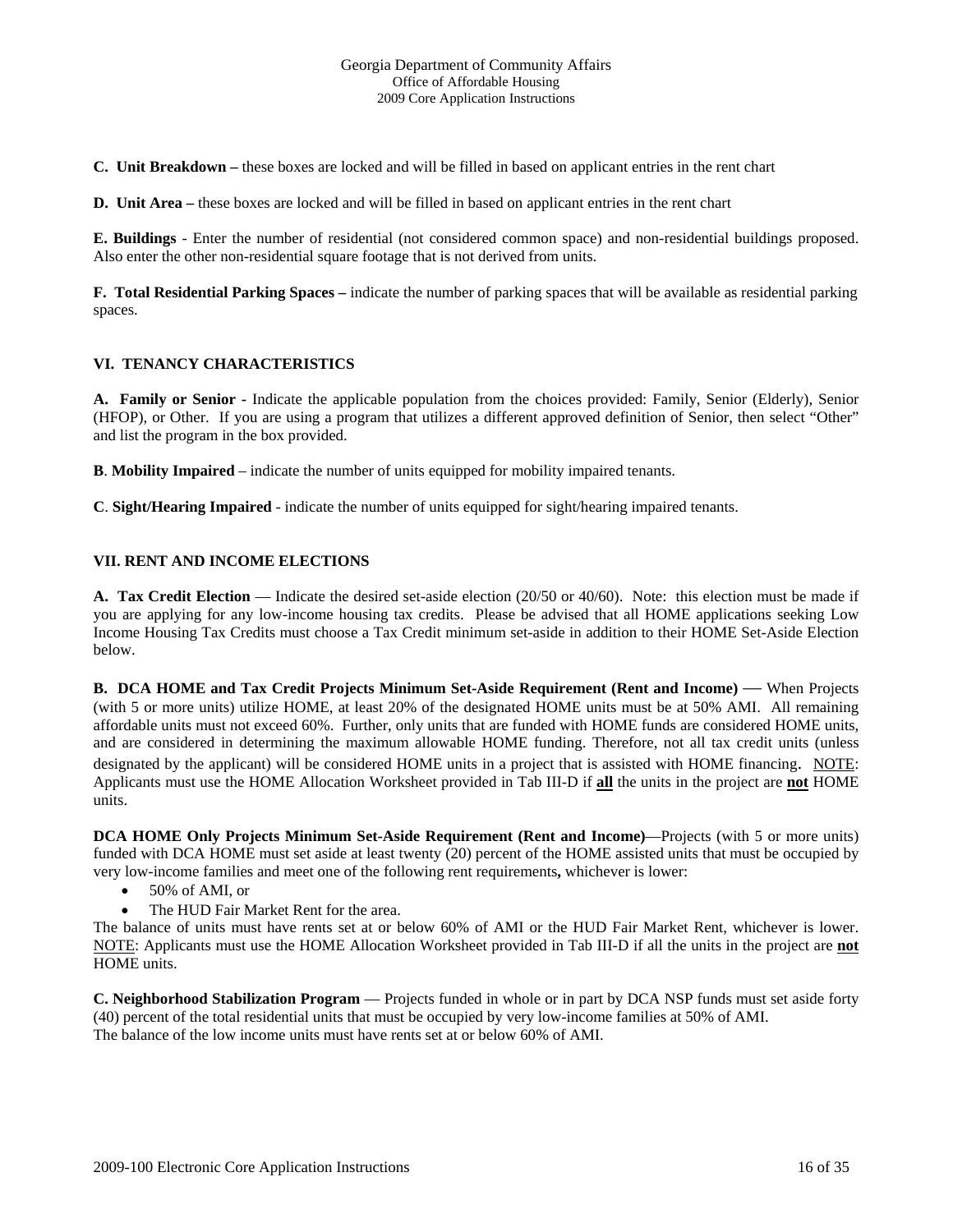# **VII. SET ASIDES**

**A. Competitive Round Set-Aside(s) —** Indicate any competitive round set-asides applicable to the project (choose from eligible set-asides listed)

**B. Other Set Asides** – Indicate whether the Supplemental (non-competitive) setaside is requested

# **Directions for Applications to the 2009 Supplemental Set Aside (Troubled Properties)**

Threshold Requirements

- Initially funded prior to 1999
- Utilize a DCA HOME Loan, State Housing Trust Fund loan or other DCA resource
- Must have clearly identified physical issues which cannot be remedied through normal workout processes and which pose a threat to the continued affordability of the project.

Application Submission Requirements

- Must be designated by DCA Asset Management as eligible for application to this set aside
- Applications for the 2009 set aside can be made at any time up to July 31, 2009.
- A complete Application must be submitted (scoring is not required)
- DCA may, but is not required to request that an environmental and/or market study be completed as part of the application process
- The application must meet all DCA policies as set forth in the QAP
- Applicants must have firm equity and financing commitments in place at the time of application

Additional Requirements

- Per project allocations under this set aside will be capped at \$600,000 for rehabilitation of an existing troubled property (DCA may allocate more than the \$600,000 to an existing troubled property if it is determined that the property must be demolished and rebuilt)
- DCA reserves the right to deny any request for allocations under this set aside as not meeting DCA policy objectives.
- The allocation of credits under this set aside will not be made in the competitive round.
- The proposed application must clearly show that the property will be a viable and marketable property if it is selected for funding.

DCA will rank applications received based on the following factors

- The Applicant's Financial Contributions to supplement the operating cost of the property.
- The Applicants past participation in the Georgia Tax Credit process and the number of successful Georgia tax credit projects in its portfolio
- The Applicants DCA Compliance score (excluding the property)
- The firmness of the financial commitments
- The properties physical and financial condition is the result of market conditions as opposed to negligence or malfeasance by the Owner

# **VIII. TAX EXEMPT BOND FINANCED PROJECTS**

**Tax Exempt Bond Financed Project** — Enter the name of the bond issuer and contact information, inducement date, and the Applicable Qualified Allocation Plan (QAP). The applicable QAP is the one in effect at the time of the Application submission unless a pre-approval from DCA was received stating otherwise.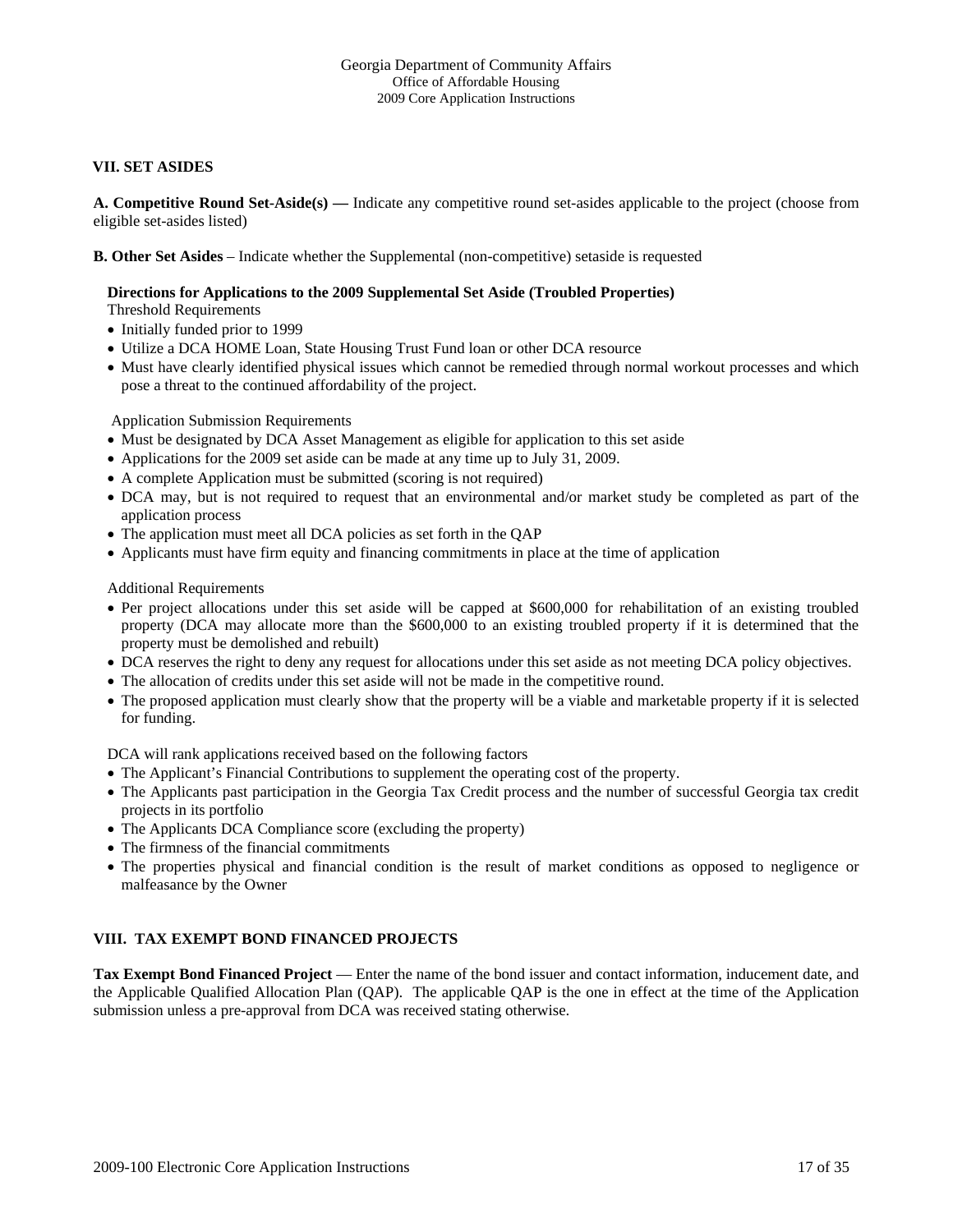# **IX. AWARD LIMITATIONS FOR CURRENT DCA COMPETITIVE ROUND**

This section has been added to assist DCA in ensuring that award limitations in the competitive round are met. Applicants are encouraged to review the applicable QAP for assistance in completing this section. Applicants should provide all information that DCA will need to ensure that each individual and/or entity has not received a combined allocation in excess of \$1,700,000 of Federal Tax Credits (\$1,800,000 for approved Tier 1 entities) in the current competitive round. For purposes of calculating this cap, applicants submitting Additional Credit applications should list only the amount requested in the 2009 competitive round.

# **X. PRESERVATION**

**A. Subsequent Allocation** - If you are applying for tax credits for an existing tax credit project that was placed in service prior to 2009, please indicate as such and provide the GRFA/GHFA/DCA project number previously assigned to that project from the earlier Allocation, the first year of the credit period, the first and last building identification numbers in the project, whether the project is an expiring LIHTC property, and the date that all buildings will complete the 15-year compliance period.

**B. Expiring Section 8** – indicate whether the project is an expiring Section 8 project.

**C. Expiring HUD or USDA** – indicate whether the project is an affordable non-public housing project funded by HUD or funded by USDA.

# **XI. ADDITIONAL PROJECT INFORMATION**

**A. PHA units**—State whether the proposed project is part of a local public-housing replacement program. Indicate the Number of units reserved, , number of units rented to public housing tenants, and percent of PHA units to total residential units. Also indicate the number of units reserved and rented to PHA tenants with PBRA or households on waiting list. **Name of Local Public Housing Authority**—Enter the name of the local PHA. Do NOT use all upper case or all lowercase letters.

**Contact Name**—Enter the name of the individual who will serve as the primary contact with the applicant. Do NOT use all upper case or all lower-case letters.

**Office Street Address**—Enter the street address (not a P. O. Box), city, state, and ZIP code for the ownership entity or the individual or organization serving on its behalf in dealings with DCA. Do NOT use all upper case or all lower-case letters.

**Contact Email Address**—Enter the electronic mail address of the individual who will serve as the primary contact with the applicant. Do NOT use all upper case or all lower-case letters.

**Phone Numbers**—Enter the main office telephone number, extension (if applicable), facsimile number, direct number, and cellular phone number. When entering phone, fax, and cellular numbers or zip codes, enter numbers only with no blank spaces, parenthesis or hyphens – these cells are pre-formatted. Phone, fax, and cellular numbers will require area codes.

**B. Extension of Cancellation Option Period**—For 9% tax credit applications only, enter the expiration year and the number of years the Owner agrees to forgo the Cancellation Option beyond the 15-year credit compliance period.

**C. Tenant Ownership Plan**—Indicate whether there is a tenant ownership plan in place.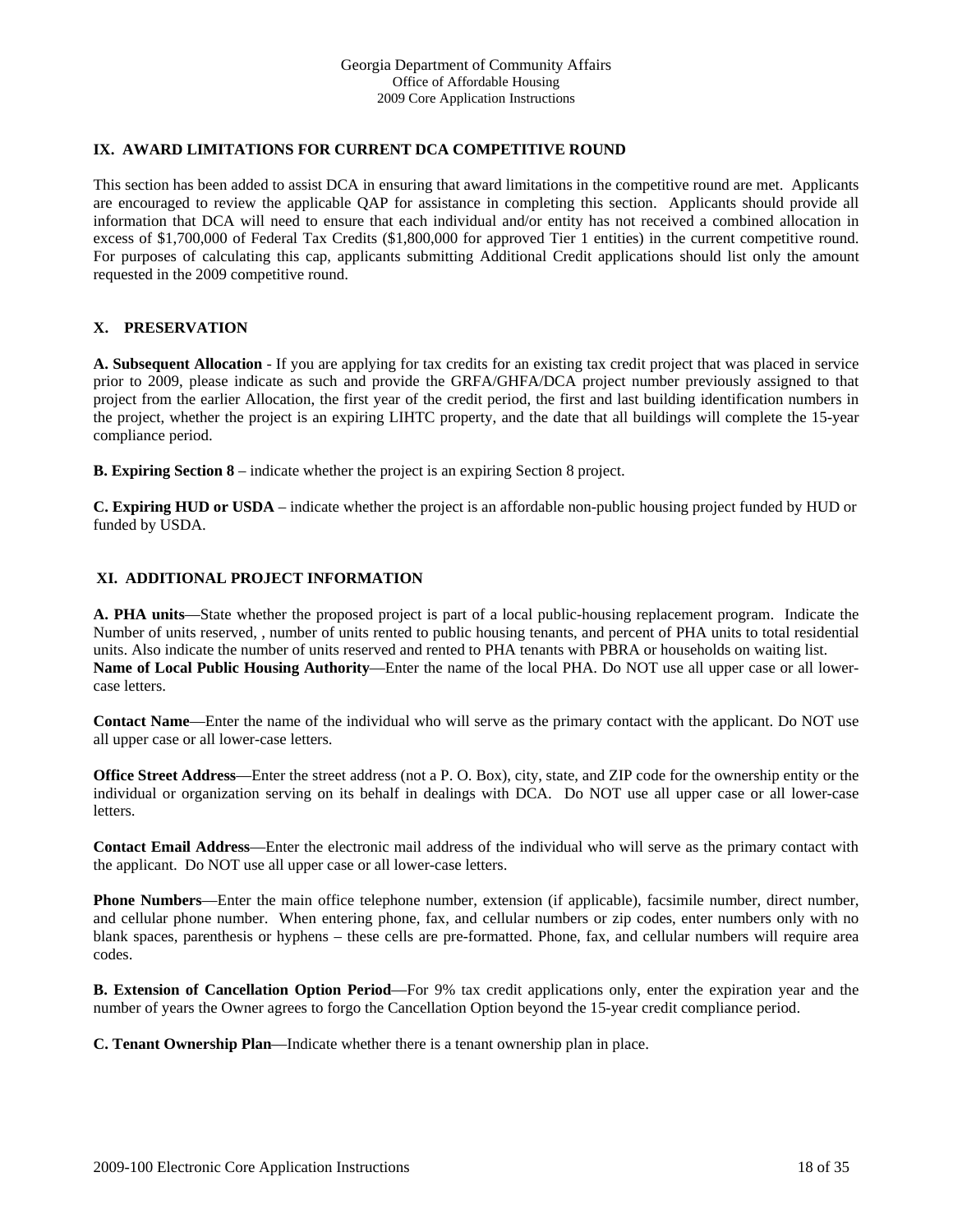**D. Current Occupancy**—If the proposed project involves rehabilitation and has existing tenants, state whether the project is currently occupied. Identify both the total number of *existing* units, the total number of *occupied* units and the *percentage* of units occupied. Please also see the "Relocation and Displacement of Tenants" policy in the 2009 Plan, as well as the Relocation and Displacement Manual.

**E. Waivers / Pre-Approvals**---Note (indicate with a "Yes") which of the waivers or approvals listed apply to this project. If you have requested and been granted a waiver from DCA, insert a copy of DCA's waiver approval in the application binder where indicated by the Tabs Checklist.

- **Per-Unit Cost Limit Waiver Approved**—If you have requested and been granted a Per-Unit Cost Limit waiver from DCA, enter the new Per-Unit Cost Limit amount into the box provided.
- **Operating Cost Waiver Approved**—If you have requested and been granted an Operating Cost waiver from DCA, enter the new Operating Cost Limit into the box provided.

**F. Projected Place-In-Service Date –** Indicate projected place-in-service date for project.

# **XII. APPLICANT COMMENTS & CLARIFICATIONS**

Include all clarifications or comments pertaining to this Part in this section.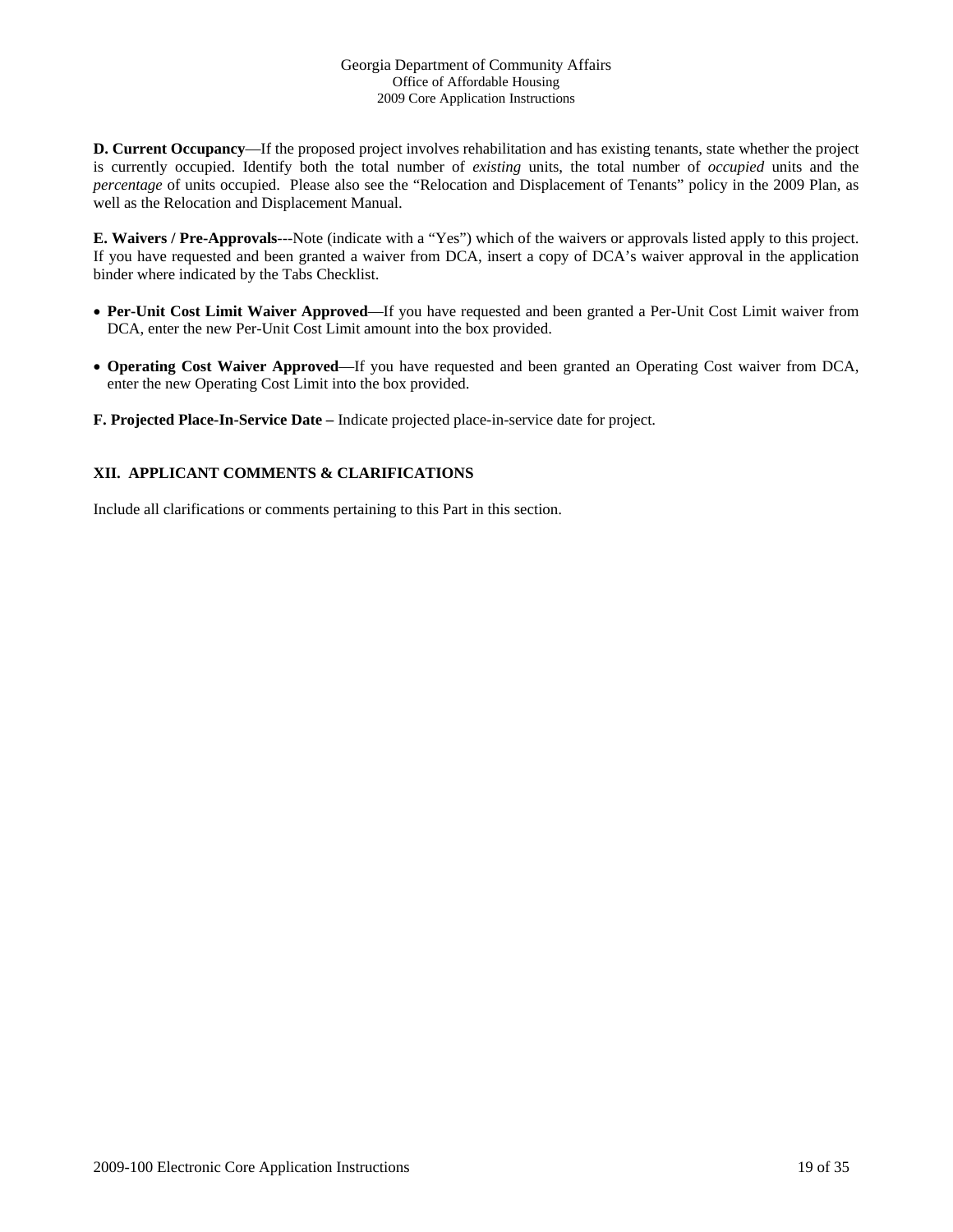# **PART TWO—DEVELOPMENT TEAM INFORMATION**

It is the strict policy of the Georgia Department of Community Affairs that all applicants will be held to all representations made in the OAH 2009-100 Core Application Form and all supporting documentation, whether the representations apply to specific competitive selection criteria or not, for the duration of the greater of the Credit Compliance Period or term of the HOME loan if applicable. Please refer the 2009 QAP for definitions and details regarding Development team requirements for experience and capacity.

**SPECIAL NOTE:** If the proposed project is awarded funding by the Georgia Department of Community Affairs (DCA), the project must proceed with the team members as presented in this OAH 2009-100 Core Application Form unless written approval is obtained in advance from DCA.

#### **INSTRUCTIONS FOR EACH PARTNER AND/OR TEAM MEMBER INFORMATION SECTION:**

#### **Please do not enter information using all upper case or all lower case letters. Sentence case or title case is preferred.**

Enter for the individual (or organization, if applicable) serving on its behalf in dealings with DCA the:

- **Name** of the proposed partner/team member entity. If the partner/team member is a business entity, be sure that the name includes the type of business entity ("Inc.," "LP," "LLC.," etc.).
- **Street address** (no Post Office boxes)
- **City**
- **State**
- **ZIP Code** enter numbers only with no blank spaces, parenthesis or hyphens (cell is pre-formatted). The 4-digit extension is required
- **Name of Principal**
- **Title of Principal**
- **Email Address**

For each of the following, enter numbers only with no blank spaces, parenthesis, decimals or hyphens (the cells are preformatted). Include area codes.

- **Phone Number** (for Main Office), **extension** (if applicable)
- **Fax Number**
- **Direct line Phone Number** (if no extension)
- **Cellular Phone Number**

# **ADDITIONAL INSTRUCTIONS FOR SPECIFIC PARTNER AND/OR TEAM MEMBER INFORMATION SECTIONS:**

#### **I. OWNERSHIP INFORMATION**

**A. OWNERSHIP ENTITY**—Both the experience of the principle staff person responsible for the project underwriting, loan closing and construction oversight as well as the organizational experience must be documented, and both the staff person's and organization's experience will be assessed. Please see the "Partnerships Agreements" policy in the 2009 Plan.

**Federal Tax ID -** Enter the federal tax identification number for the ownership entity, if available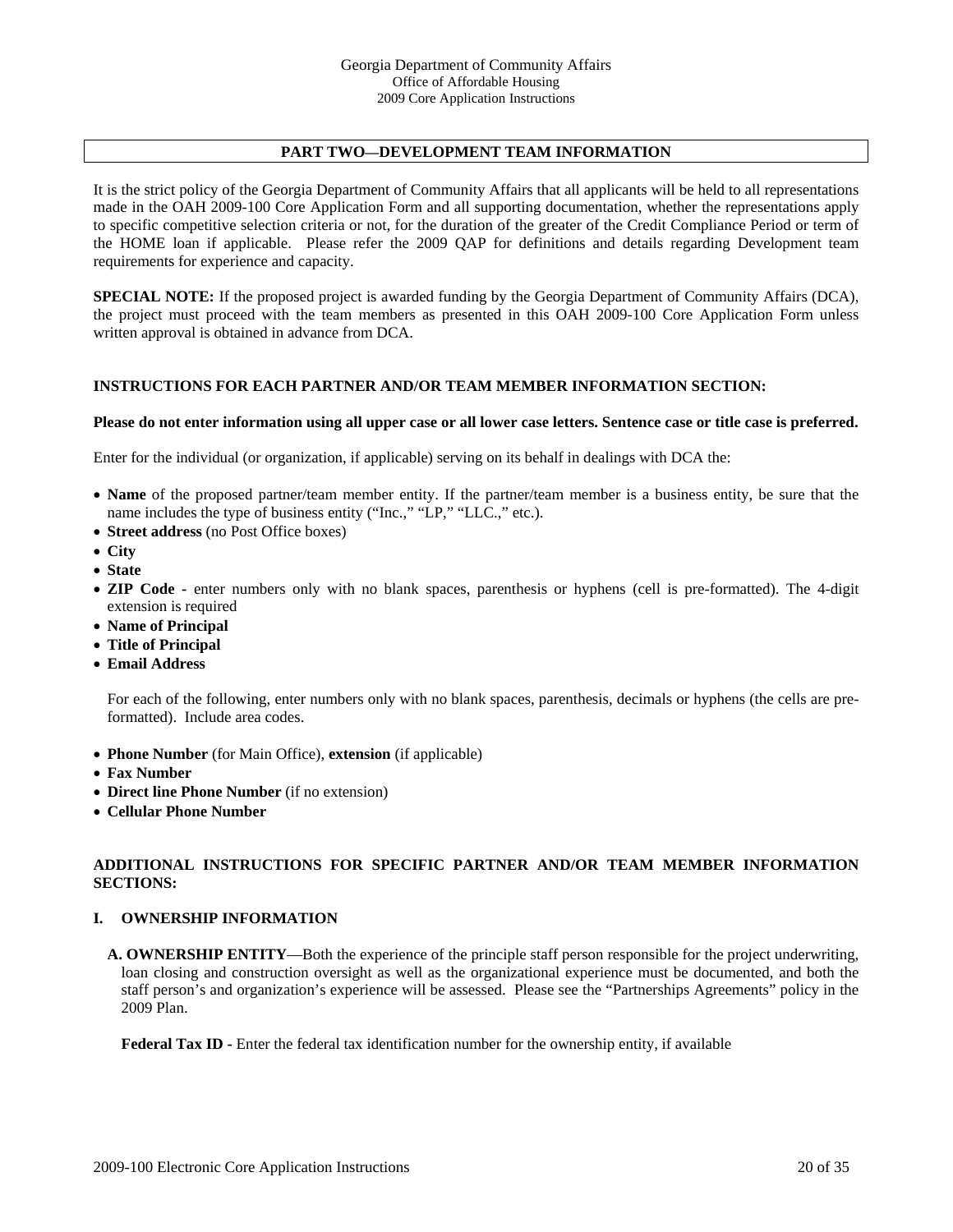#### **B. PROPOSED PARTNERSHIP INFORMATION**

If **more than one entity** comprises any of the partners, provide all requested information for all the entities making up that partner in the application binder where indicated by the Tabs Checklist.

**II. DEVELOPER(S)** (**Note:** refer to the Compliance Summary section at the end of the Instructions).

Enter the name of the individual(s) or business entity(-ies) serving as the Developer(s) if this individual(s) or entity( ies) is **not** serving as a general partner. **Complete this section for "Development Consultant" if you have insufficient ownership entity and/or experience).**

# **III. OTHER PROJECT TEAM MEMBERS**

**SPECIAL NOTE:** If the proposed project is awarded funding by the Georgia Department of Community Affairs (DCA), the project must proceed with the team members as presented in this OAH 2009-100 Core Application Form unless written approval is obtained in advance from DCA.

**Ownership Consultant** —If an inexperienced Owner who has engaged an experienced Ownership Consultant wants to benefit (through compliance points) from the Ownership Consultant's compliance history, then the Ownership Consultant (both entity and principal) must submit the completed Compliance Performance Workbook to have the Consultant's factor averaged with their factor.

# **IV. OTHER REQUIRED INFORMATION**

Answer the following 7 questions for each participant in the spaces provided. **If any participant answers "Yes" to any of the Questions 1 through 5, please insert an explanation providing dates and details of each circumstance on a separate page in the application binder where indicated by the Tabs Checklist and in the Applicant Comments and Clarifications section.:** 

- 1. Is this entity a Minority Business Enterprise or a Woman Business Enterprise? Indicate yes or no.
- 2. Has any person, principal, or agent for the participant ever been convicted of a felony?
- 3. Does this entity have an identity of interest with any other entity included on the chart?
- 4. Does this entity have an identity of interest with any member, officer or employee of DCA?
- 5. Has this entity ever been debarred or suspended from any local, state or federal housing program?
- 6. Indicate the participant's applicable organization type (For-Profit, Non-Profit, or CHDO). A non-profit must materially participate in the development and operation of the project throughout the compliance period. Within the meaning of IRC Section 469(h),"a (non-profit) shall be treated as materially participating in an activity only if the (non-profit) is involved on a basis that is regular, continuous, and substantial."
- 7. Indicate the participant's ownership interest (percentage) in the project.

# **V. APPLICANT COMMENTS & CLARIFICATIONS**

Include all clarifications or comments pertaining to this Part in this section.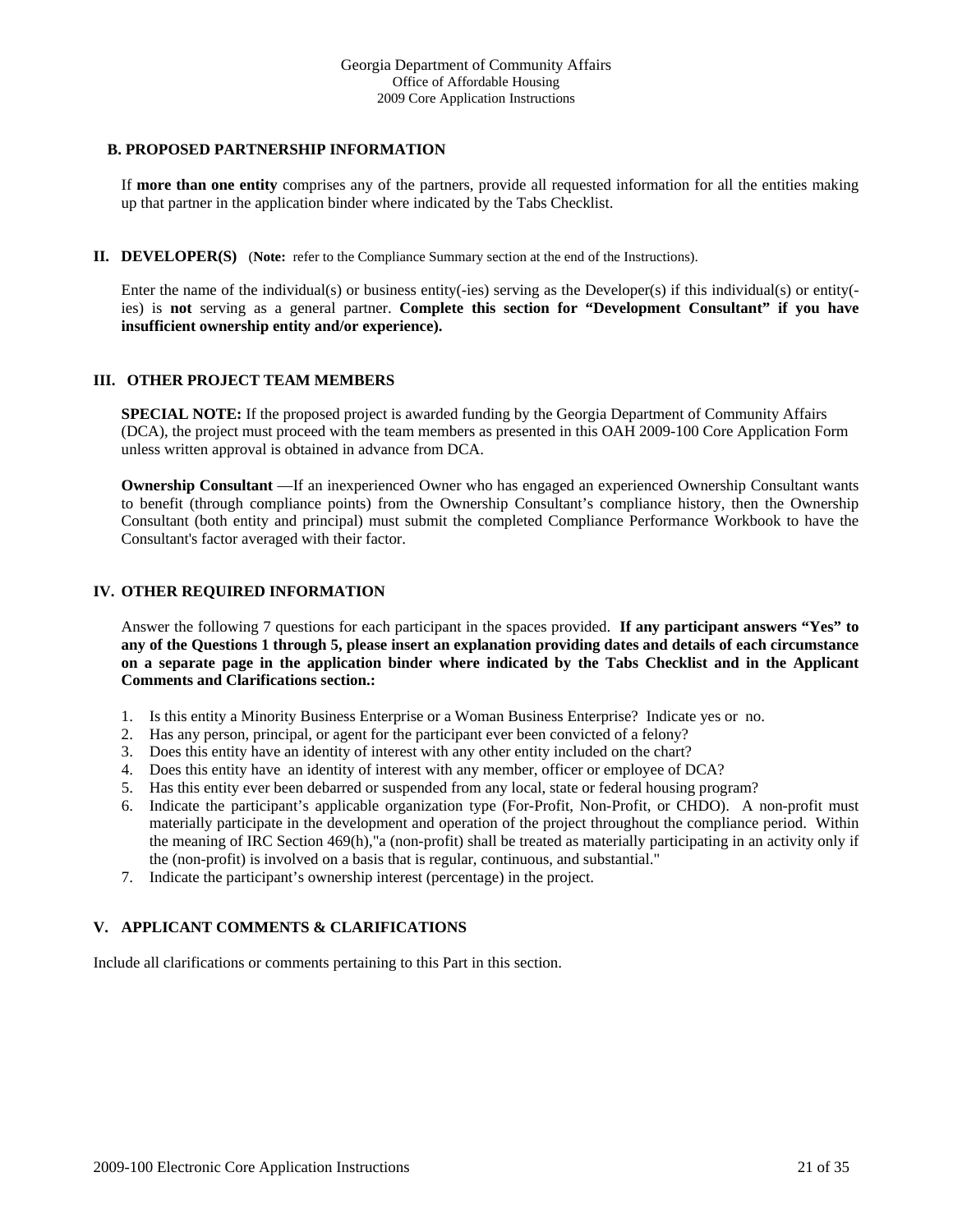### **PART THREE A - SOURCES**

# **I. GOVERNMENT FUNDING SOURCES**

**Government Funding Sources** — Check **all** applicable government funding sources (DCA and non-DCA) in the project and/or identify any "other" source not listed. If NSP is selected, also provide NSP amount.

#### **II. CONSTRUCTION FINANCING SOURCES**

For each construction-financing source, enter the entity providing the financing, the principal amount, annual interest rate, and term in months. Categorize each source under private loans, federal loans or grants, state, local or private loans or grants, deferred developer fees, and Section 42 Credits (equity investment pay-ins during construction), Historic Rehabilitation tax credit proceeds paid-in during construction, and acquisition and construction grants. All amounts and terms displayed must be identical to those on supporting documentation.

#### **III. PERMANENT FINANCING SOURCES**

Categorize each source under private loans, deferred developer fees, Federal loans or grants, State, Local or Private Loans or Grants, Federal and state housing credit equity (equity investment raised by syndication of the tax credits) or other sources.

#### *Required Information*

**Name of Financing Entity** - e.g. lender name, PHA name, local jurisdiction name, etc. – also include the funding program used, if applicable. Be specific – do not be overly concerned about cell width limiting your entry. ALL applicants must make a selection from the drop-down list provided in the first line.

The first line provided is reserved for USDA 538 loans and HUD Insured loans. Make the appropriate selection in the drop-down list provided. IF NEITHER USDA 538 NOR HUD INSURED LOANS ARE INVOLVED, THEN CHOOSE "NEITHER". Provide the remaining information for this source using the corresponding tab (either "Part III B-USDA 538 Loan" or "Part III C-HUD Insured Loan") at the bottom of the Excel screen. Those entries will then feed back into this chart and the resulting fees and debt service will feed to the proforma. If neither funding source is involved, then select the "Neither" option from the drop-down list provided and use the next line to provide the requested information for what will be treated as mortgage A, the following line for mortgage B, etc.

**Principal Loan Amount**, **Interest Rate**, **Term in Years**, **Amortization Period in Years, Annual Debt Service** - required for ALL loans with amortizing debt, whether fully-amortizing or not, including developer notes and deferred developer fees (even if the interest rate is 0%, do not leave DDF interest rate cell blank). The annual debt service will be automatically calculated based on the information inputted by the Applicant. However, the automatic calculation can be modified, if necessary.

For variable interest rate loans, the higher of the initial interest rate or the maximum rate should be entered.

DCA requires all permanent debt financing to have a minimum term of ten (10) years. DCA allows for Deferred Developer Notes to have terms of up to 15 years.

**Loan Type** - The drop down list contains the following choices: amortizing, DCA HOME IPS (irregular payment stream), cash flow or adjusted interest. *DCA HOME Loans are not cash flow loans, they can either be fully amortizing or irregular payment stream (IPS) based upon a defined portion of projected cash flow.* DCA HOME Rural loans can have variable interest rates based on DCA policy, both generally resulting in balloon payments at the date of maturity. Please review QAP Policies for all DCA HOME loans.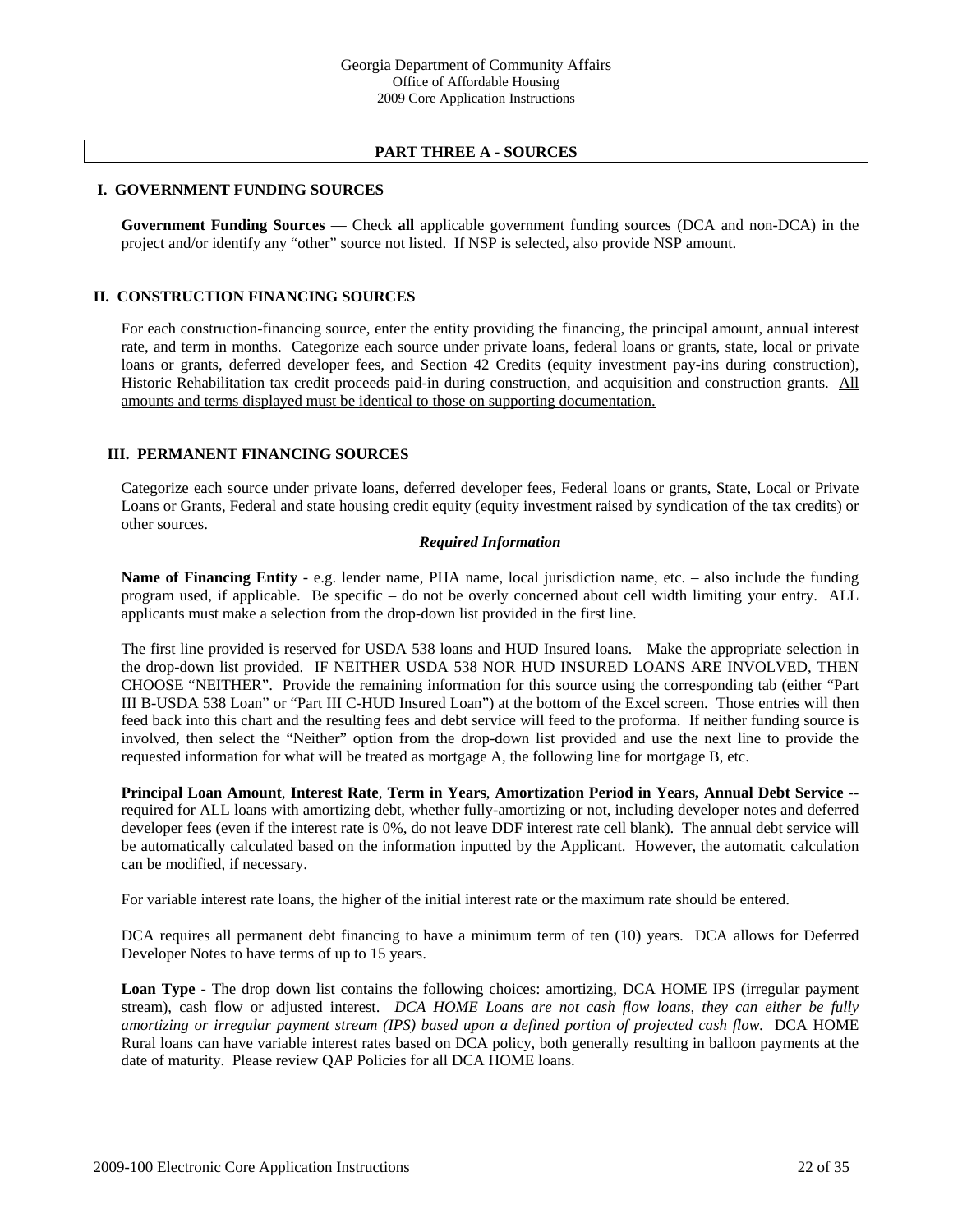**Target (Desired) Debt Coverage Ratio** -- applicant MUST enter **only** if the Loan Type is either "DCA HOME IPS" or "Cash Flow" (for cash flow notes). Target DCR entered should be for the corresponding funding source only. **The minimum blended DCR for all Secured Debt is 1.15**. No financing source's Desired DCR should be higher than a source with a higher lien position.

**Total Permanent Financing** - The application should automatically total all of the principal amounts listed in the schedule.

**Total Costs from Development Budget** - The total costs from the development budget are linked to this cell.

**Surplus/Shortage of Permanent Funds to Development Costs** – include an explanation of the surplus or shortage in the comment section for this tab as well as the Threshold Criteria tab, Project Feasibility section.

**Deferred Developer fees** - Deferred developer fees will be considered a source of debt financing, but will not be considered in the Gap Method of the credit calculation. Include the first year's payment in the debt service column. A developer can document a deferred developer fee by signing a deferred developer fee note, by incorporating the deferred developer fee into the Limited Partnership Agreement or by a schedule that details the terms and conditions of repayment. DCA will accept either approach as long as the terms of the deferred fee meet the requirements set forth in the Plan. DCA will not dictate the interest rate charged on the deferred developer fee note. The percentage of DDF to overall Developer Fee is calculated in the box provided, and cannot exceed 50% at initial application.

**Back up documentation** - Insert all government financing, equity investment, and financing commitment letters and documentation in the application binder where indicated by the Application Tabs Checklist. DCA must be able to ascertain all of the terms and conditions of construction and permanent financing in these documents and compare those terms and conditions to what is inputted into sources and uses of funds section.

If any portion of the financing sources for the project is being financed *directly* or *indirectly* with federal, state, or local government funds, ensure that the documentation explains it fully. If it is not clearly explained on the preliminary financing commitment(s), insert additional page(s) explaining the governmental involvement in the financing in the application binder in both the Preliminary Financing Commitments Tab and the Government Financial Assistance Tab.

**Proposed DCA HOME loan interest rate per Operating Year for Projects located in Rural Areas** – DCA HOME Rural loans can have variable interest rates based on DCA policy. Please review QAP Policies for all DCA HOME loans. Enter the applicable rate per year. The debt service for subsequent years when interest rates change must be adjusted by the applicant in the debt service in the pro forma. DCA reserves the right to adjust this rate at its sole and absolute discretion.

# **IV. APPLICANT COMMENTS & CLARIFICATIONS**

Include all clarifications or comments pertaining to this Part in this section.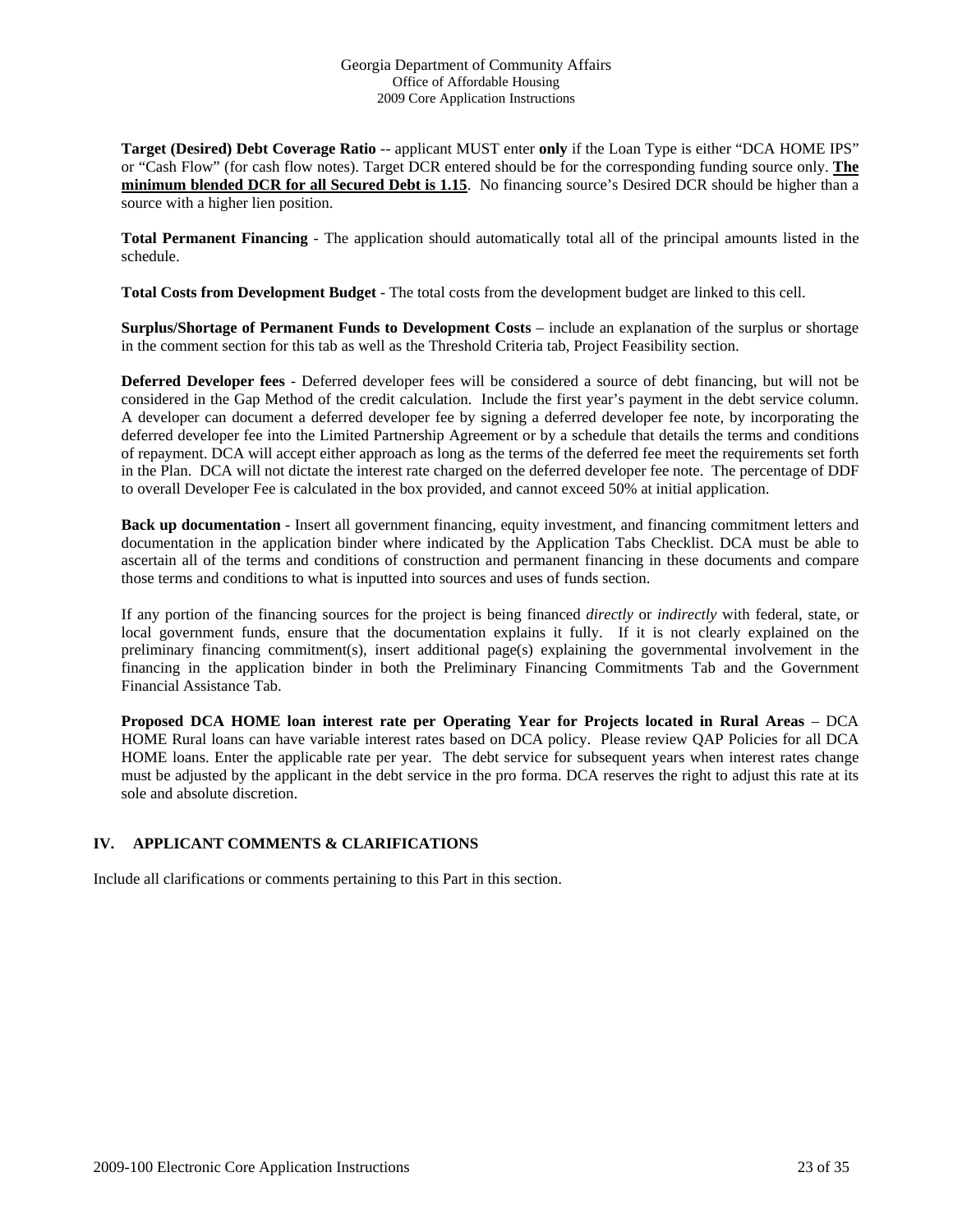# **PART THREE B - USDA 538 LOAN**

**Loan Amount** – Enter the principal loan amount shown on the supporting documentation from lender. Since USDA limits the size of loans eligible for interest credit to \$1,500,000, DCA reserves the right to manually adjust the interest credit for loans in excess of \$1,500,000.

**Effective Rate** – Enter the Effective Interest Assistance Rate in USDA Handbook. Refer to the USDA Guaranteed Rural Rental Housing Program Origination and Servicing Handbook, Chapter 4: Loan Guarantee Application Processing, Section 4.10

**Loan Term** – Enter the loan term shown on the supporting documentation from lender. **Amortization Period** – Enter the amortization period shown on the supporting documentation from lender.

#### **PART THREE C - HUD INSURED LOAN**

For more information on data input for HUD insured loans, please consult with your HUD lender.

**Loan Amount** – Enter the principal loan amount shown on the supporting documentation from lender. **Investor Rate** – Enter the Investor Rate shown on the supporting documentation from lender. **Servicing Fee** – Enter the Servicing Fee shown on the supporting documentation from lender. **GNMA Guaranty Fee** – Enter the GNMA Guaranty Fee shown on the supporting documentation from lender. **HUD Mortgage Insurance Premium** – Enter the loan term shown on the supporting documentation from lender. **Amortization Period** – Enter the amortization period shown on the supporting documentation from lender.

#### **PART THREE D – HOME ALLOCATION WORKSHEET**

For more information on data input for DCA HOME loans, please consult CPD Notice 98-2.

#### *Method I – HOME Subsidy Limitation*

**Proposed Nbr of HOME Units**– Enter the proposed number of HOME units by unit type / bedroom size. This will then compute the corresponding Total Project HOME Subsidy Limit.

Once all blue-shaded cells have been completed in the remainder of this worksheet, refer to the self-calculating "Minimum Required HOME Units" section at the right which shows the minimum number of required HOME Units for the project. The number of Proposed HOME units must meet or exceed the Required HOME units.

#### *Method II – Total HOME Eligible Costs*

**Number of Total Units Specified in Application** – Enter the number of total units from the application.

**Total Development Costs** – Enter the Total Development Costs from the Uses of Funds tab..

**Reserves Held for more than 18 months -** Enter the reserves held for more than 18 months that are in the development budget in the Uses of Funds tab, such as:

**Operating Deficit Reserve**– Enter the reserves held for more than 18 months that are in the development budget in the Uses of Funds tab.

#### *Eligible HOME Amount*

**Requested HOME Loan Amount (HOME Investment)** – Enter the appropriate amount requested from DCA. If being completed for formal application submission, this amount must match the amount shown on the DCA HOME Loan Consent Approval Letter.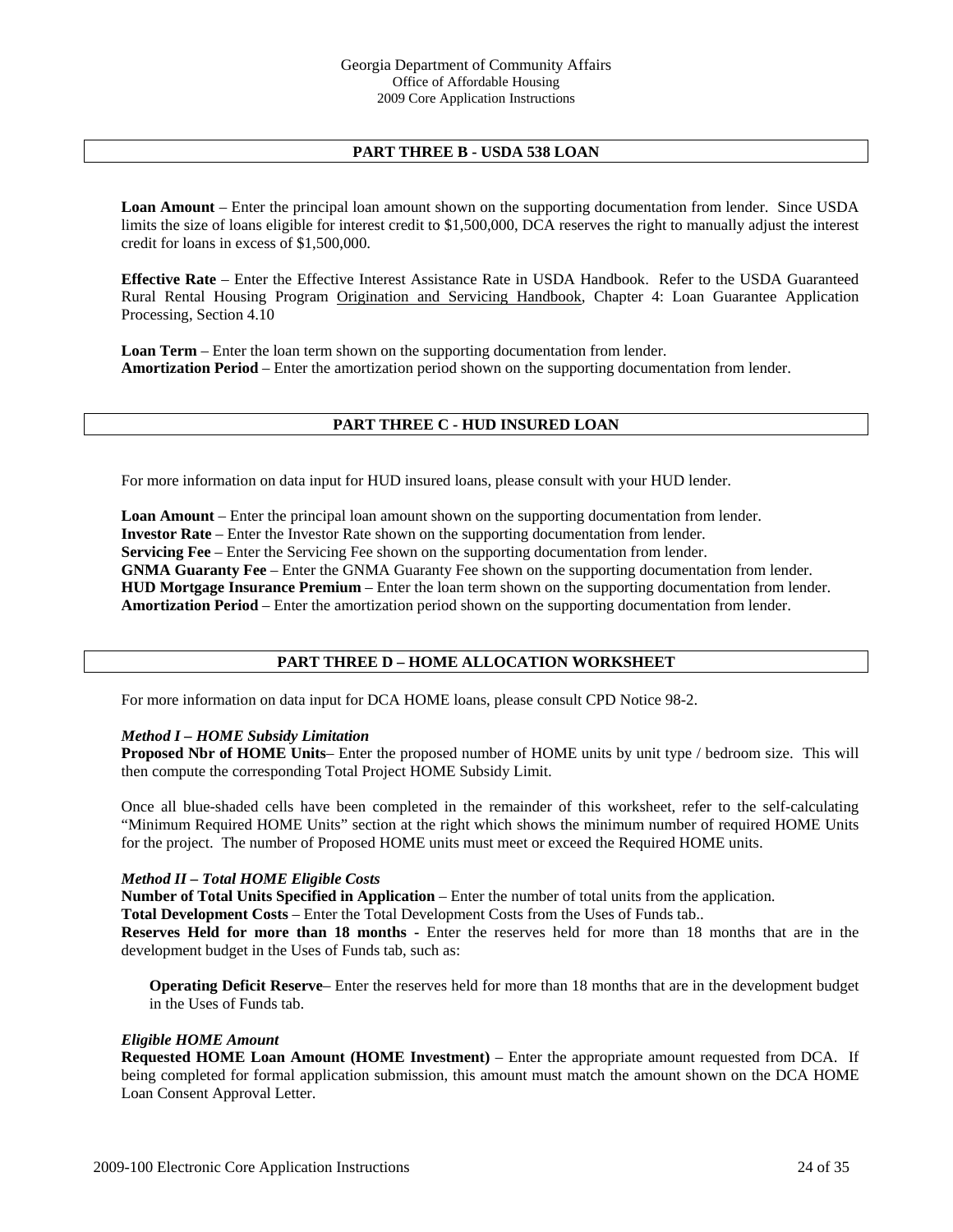# **PART FOUR—USES OF FUNDS**

# **I. DEVELOPMENT BUDGET**

Identify development costs in the categories provided, and calculate the proposed total development cost. If requesting tax credits, indicate the level of eligible basis (4%/Acquisition Credit or 9%/New Construction/Rehabilitation Credit) to which applicable project costs are appropriate. If you encounter a development cost for the proposed project that is not addressed by the development budget AND does not fall into a budget section containing an "Other" line, then your electronic application form may perhaps be able to be customized to meet your need.

Applicants can include cell references in the LIHTC Basis cells of the development budget section of the application so long as they only reference the Total Cost Cell on the same line item **and** the Total Cost Cells being referenced do not themselves contain formulas or references to other cells.

 DCA will review the development budget during threshold review and, as applicable, HOME underwriting. DCA reserves the right to determine the reasonableness of individual line items and the budget as a whole, and to adjust line items and/or inclusion of amounts in eligible basis as may be appropriate in its determinations, in its sole and absolute discretion.

**Land** – DCA reserves the right to request additional information to establish the value of the land.

**Off-Site Improvements/Preparation** is generally not eligible for inclusion in eligible basis for tax credit purposes, and is not eligible for subsidization with HOME funds.

**Construction Contingency** — Do NOT leave formulas or references to other cells as the Total Amount – an actual numerical value must be entered before submitting the electronic application. Please refer to the "Construction Contingency" policy and the "Soft Cost Contingency" policy in the 2009 Plan.

**Contractor Services** – Please refer to the 2009 QAP policies regarding "Builder Cost Limitations" and itemize all cost in the appropriate lines.DCA HOME loan Applicants that have obtained DCA pre-approval to obtain a letter of credit in lieu of a payment and performance bond for applications where there is an identify of interest between the owner and the contractor may itemize the fee for obtaining the letter of credit in this section.

**Construction Period Financing** – Please itemize all Construction Period Financing expenses and fees in the appropriate lines. DCA HOME loan Applicants that have obtained DCA pre-approval to obtain a construction loan in lieu of a payment and performance bond for applications where there is an identify of interest between the owner and the contractor may itemize the construction loan interest and fees in this section.

**Professional Services** – Please itemize all professional services fees in the appropriate lines. .

**Local Government Fees** – Please itemize all Local Government Fees in appropriate lines. Please do not include these items in Unit/Building Construction line items. Please indicate whether Water Tap Fees or Sewer Tap Fees have been waived.

**Permanent Financing Fees** – These fees must be as represented in the commitment letters provided in the appropriate tab.

**DCA-Related Costs** - Please itemize all applicable DCA related fees in the appropriate lines. DCA fees are listed in the 2009 QAP Exhibit A "DCA Post Award Deadlines and Fee Schedule".

**Equity Costs** – Tax Credit Allocation Fee is calculated as 7% of the annual federal allocation amount for both 4% and 9% credit projects. Tax Credit Compliance Monitoring Fees are listed in the 2009 QAP Exhibit A "DCA Post Award Deadlines and Fee Schedule". Do NOT leave formulas or references to other cells as the amount – an actual numerical value must be entered before submitting the electronic application.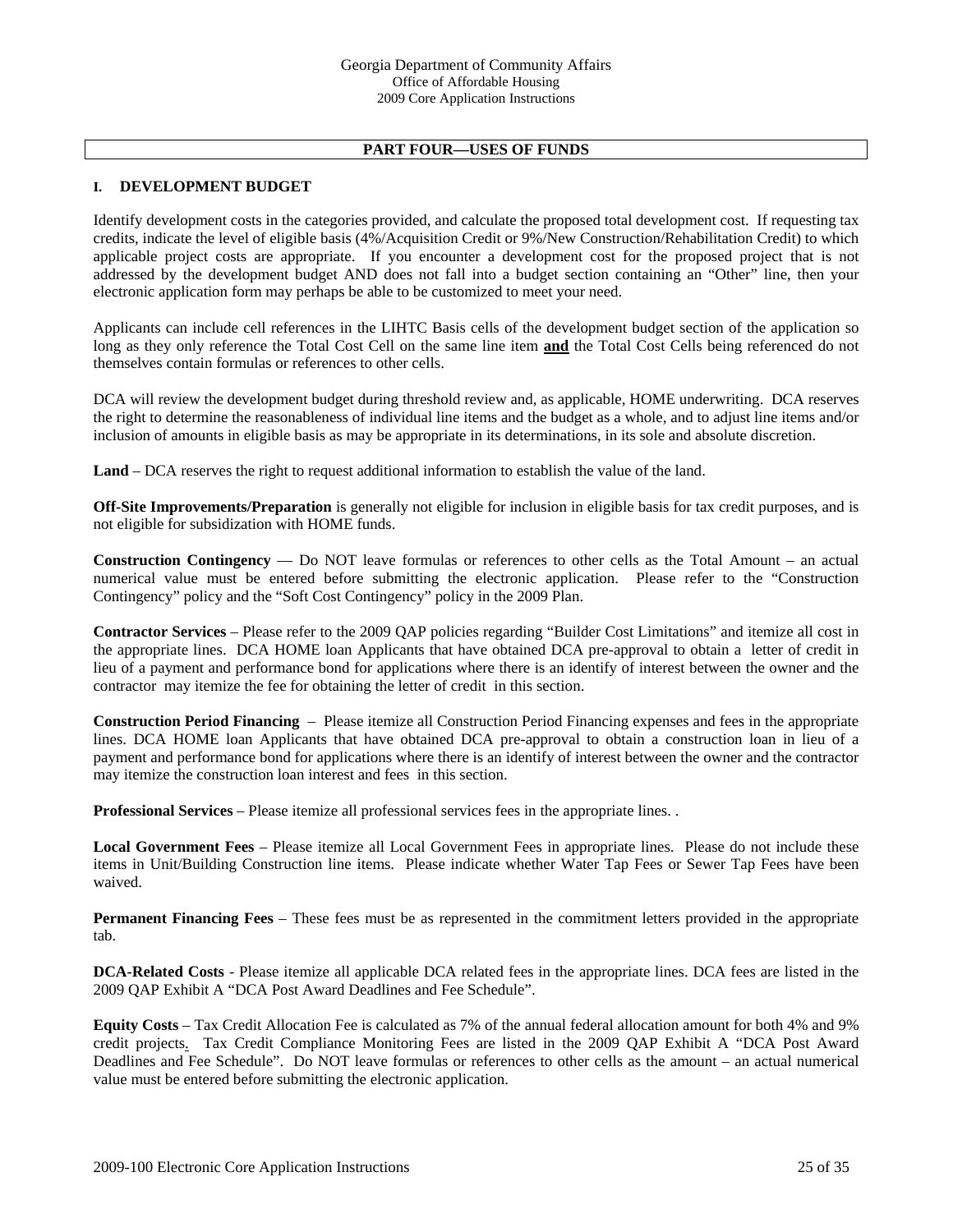**Developer's Fee —** Include total of all Consultant (please review Plan definition) fees (regardless of whether the Consultant is serving as a developer, construction manager, development administrator, etc.), developer's overhead, and developer's profit. **Do NOT leave formulas or references to other cells as the amount – an actual numerical value must be entered before submitting the electronic application.** 

**If you are applying for both acquisition and rehab credits or for rehab credits only, please refer to the Maximum Developer Fee section of the 2009 QAP Core Policies.** The developer fee will be a two-part calculation pursuant to the 2009 Core Plan. The adaptive reuse of an existing structure is considered rehabilitation. New construction of buildings as part of the same application will be considered new construction. Please also see the "Developer's Fee Limitations" policy and the "Developer Overhead and Consultant Fees" definitions and policy in the 2009 Plan.

**Start-Up and Reserves -** please refer to the 2009 Core Polices for policies and requirements regarding the following startup expenses and reserves:

**Marketing -** Include all pre-stabilization marketing expenses in this section, exclusive of rent-up reserves.

**Rent Up Reserves -** A reasonable rent up reserve is required for all projects based on the estimated projected lease up deficit, exclusive of marketing cost.

**Operating Deficit Reserv**e **-** DCA Tax Credit and HOME funded projects must, at a minimum, establish an operating deficit reserve account equal 4 months' debt service for all secured debt on the project plus 4 months projected operating expenses. This amount may be greater, depending upon the requirements of other lenders or investors. However, DCA reserves the right to determine its reasonableness for the project.

**Replacement Reserves -** Replacement reserves are generally funded out of operating expenses. Only those pre-funded replacement reserves as required by lenders'/equity providers' commitment letters should be entered.

**Furniture, Fixtures and Equipment -** DCA requires that the cost of all common space furniture and other equipment be included in this line item of the development budget. If this cost will be included in the construction contract, please indicate so in the Applicant Comments section.

**Other Costs** — must be described in the space(s) provided. Do not use vague, general terms that may include several unrelated items – be specific. Provide further detail in the electronic Comments section.

**Soft Cost Contingencies** — or "project contingencies" above and beyond construction contingency are not allowed and will not be considered by DCA to be a part of the development cost.

# **II. TAX CREDIT CALCULATION – BASIS METHOD**

**Subtractions from Basis —** Complete the table, identifying those items that are required to be deducted from the project's eligible basis.

**Eligible Basis Adjustment Calculation** — Complete the table, indicating whether the eligible basis would be increased by up to 30% if the project is in a qualified census tract or difficult development area, has received pre-approval, or has or will obtain LEED ND or Community Sustainability certification.

The **applicable fraction** will be automatically calculated (the lesser of the percentage of low-income units or low-income square footage).

**For purposes of an application for 9% credits the Applicable Credit Percentage for the month of April 2009 should be utilized. For purposes of an application for 4% credits (Tax-Exempt Bond financed applications), the Applicable Credit Percentage for the month preceding the submission of the application for tax credits should be utilized.**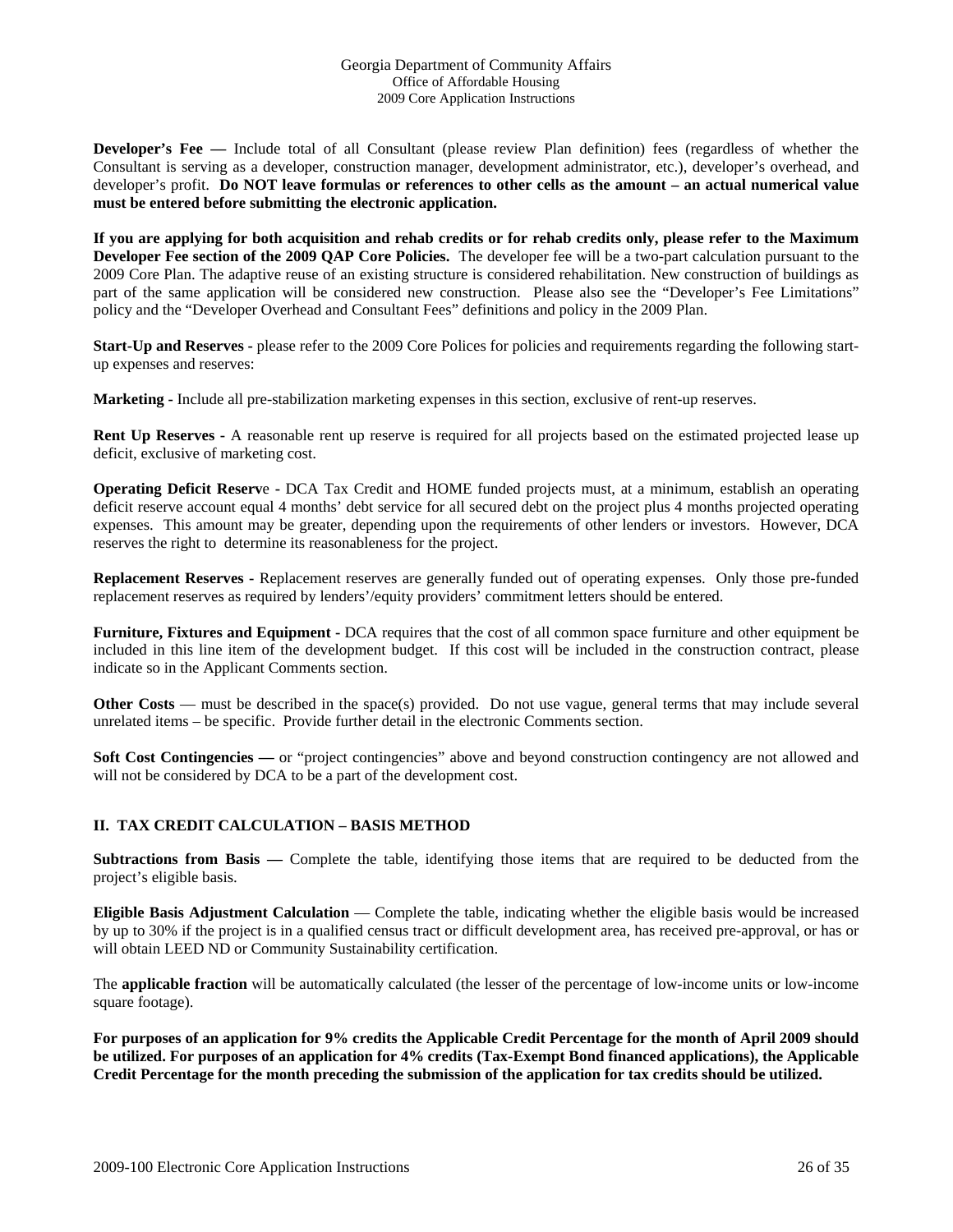# **III. TAX CREDIT CALCULATION – GAP METHOD**

**Total Development Cost (TDC)** – enter the applicable amount, subject to the following conditions: If a DCA per-unit cost limit (PUCL) waiver has been granted, enter the lesser of the waiver amount or the TDC. If a waiver is not applicable, enter the lower of the PUCL or the TDC.

If the TDC exceeds the PUCL and the applicant has not obtained the PUCL waiver approval, applicants must:

- 1. enter the PUCL amount in the box provided here for TDC
- 2. identify in the Sources of Funds section the non-DCA funding source for the costs exceeding the PUCL

**Equity Factors** - **The equity factor used will be the price per federal and state tax credit dollar for which the project would be syndicated.** DCA reserves the right to adjust the prices per federal and state tax credit dollar (equity factors) if the amounts input by the applicant are not reasonable.

# **IV. TAX CREDIT ALLOCATION**

**Tax Credit Allocation** — The credit amount determined by the eligible basis calculation establishes the *maximum* credit amount. However, DCA cannot and will not allocate more credit to a project than is necessary for financial feasibility. If the credit amount resulting from the equity gap calculation is *less than* the credit amount resulting from the eligible basis calculation, then the maximum credit amount *needed* will be the credit amount resulting from the equity gap calculation. However, the amount of actual tax credit allocation will be the lesser of this maximum credit amount *needed*, the DCA per project LIHTC limit (determined in the Plan) or any lower credit amount requested by the applicant.

# **V. APPLICANT COMMENTS & CLARIFICATIONS**

Include all clarifications or comments pertaining to this Part in this section.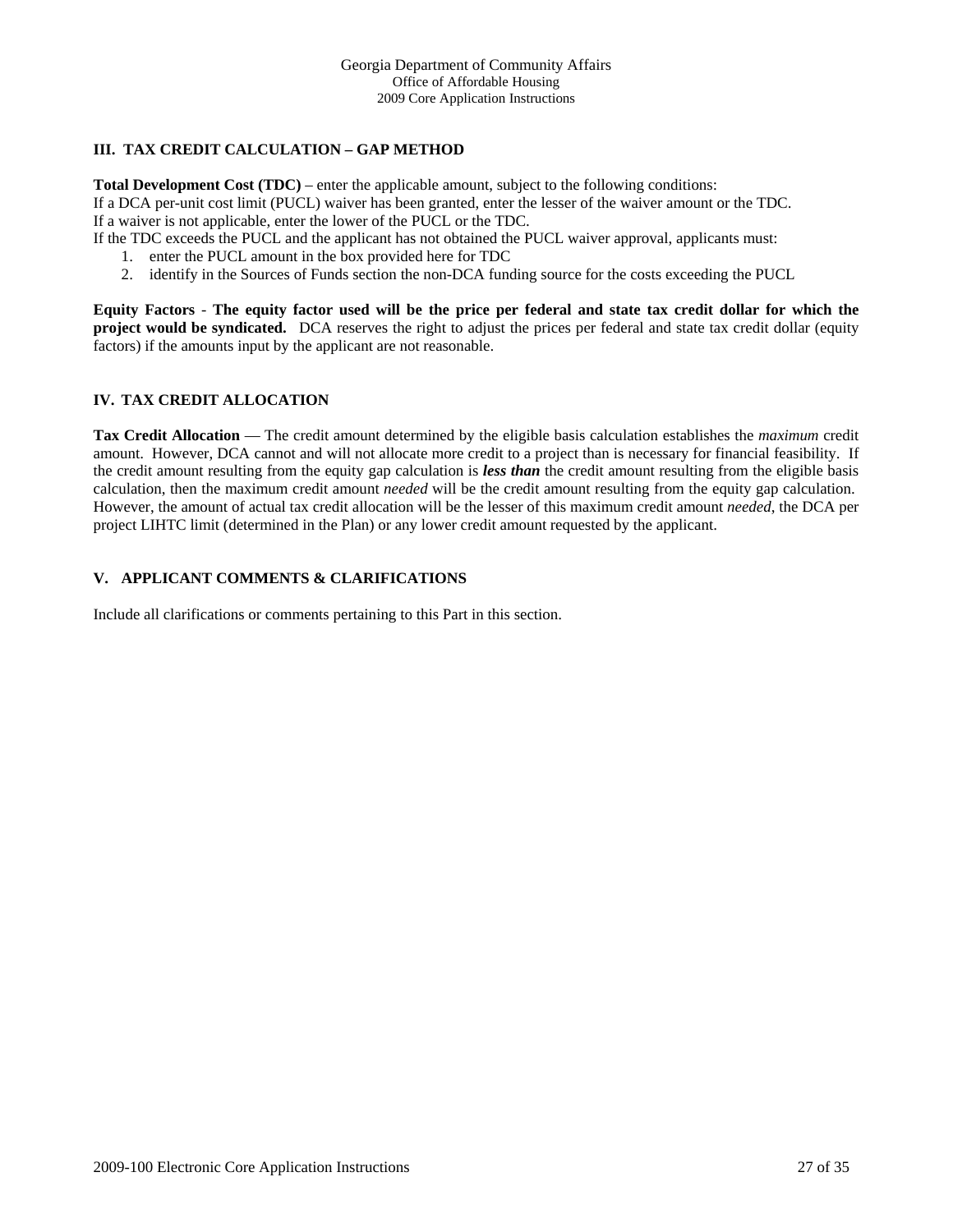# **PART FIVE – UTILITY ALLOWANCES**

### **UTILITY ALLOWANCE SCHEDULES**

**Utility Allowance Per Unit Information**— Two separate Utility Allowance Schedules are provided to capture up to two different utility configurations.In the tables provided, indicate which utilities the owner would pay and which the tenant would pay. For the tenant-paid utilities, indicate the allowance amounts from the appropriate source documentation. Use the allowances appropriate to the structure type  $-$  i.e., multifamily (2+ units), single family detached or manufactured housing – and to the DCA Utility Region – north, middle or south (please refer to the map provided in the Application Manual). The total utility allowance per bedroom size calculates automatically.

Enter the **Source** and **Date** of the source document from which the utility allowance amounts were obtained. Be sure that the most recently released allowances are used.

Indicate the applicable **Structure Type** as defined in the source document from which the utility allowance amounts were obtained. For example, applicants using the DCA Utility Allowances would choose MF, SF Detached or Mfd Home.

For each of the seven utility categories shown (Heat, A/C, Cooking, Hot Water, Lights, Water & Sewer, Refuse Collection), indicate the following in the spaces provided (NOTE: Elderly allowances cannot be used except at properties that have 100% HUD PBRA and satisfy the DCA definition of "elderly"):

- **1.** For the Heat, Cooking and Hot Water utilities, select the applicable Fuel Type.
- **2.** For Water & Sewer, indicate whether or not the units will be submetered. If the water and sewer will be submetered, then no water and sewer utility allowances may be included here.
- **3.** Is the utility to be paid by the Tenant or by the Owner? If the utility is available, one or the other must be marked.
- **4.** For the tenant-paid utilities, indicate the allowance amounts from the source documentation mentioned above. Calculate the total utility allowance per bedroom size. **Note: If there is a local public housing authority administering the Section 8 program in your area, contact that authority for water, sewer, and refuse collection allowances also.** If the entity administering the Section 8 program in the project's local jurisdiction does not have utility allowances for water, sewer, or trash removal, then the DCA utility allowances should be used.

#### **NOTE: No changes will be allowed after application submission in the fuel types, utility providers, or payers of the utility bills.**

#### **APPLICANT COMMENTS & CLARIFICATIONS**

Clarifications or comments pertaining to this Part should be entered in this section.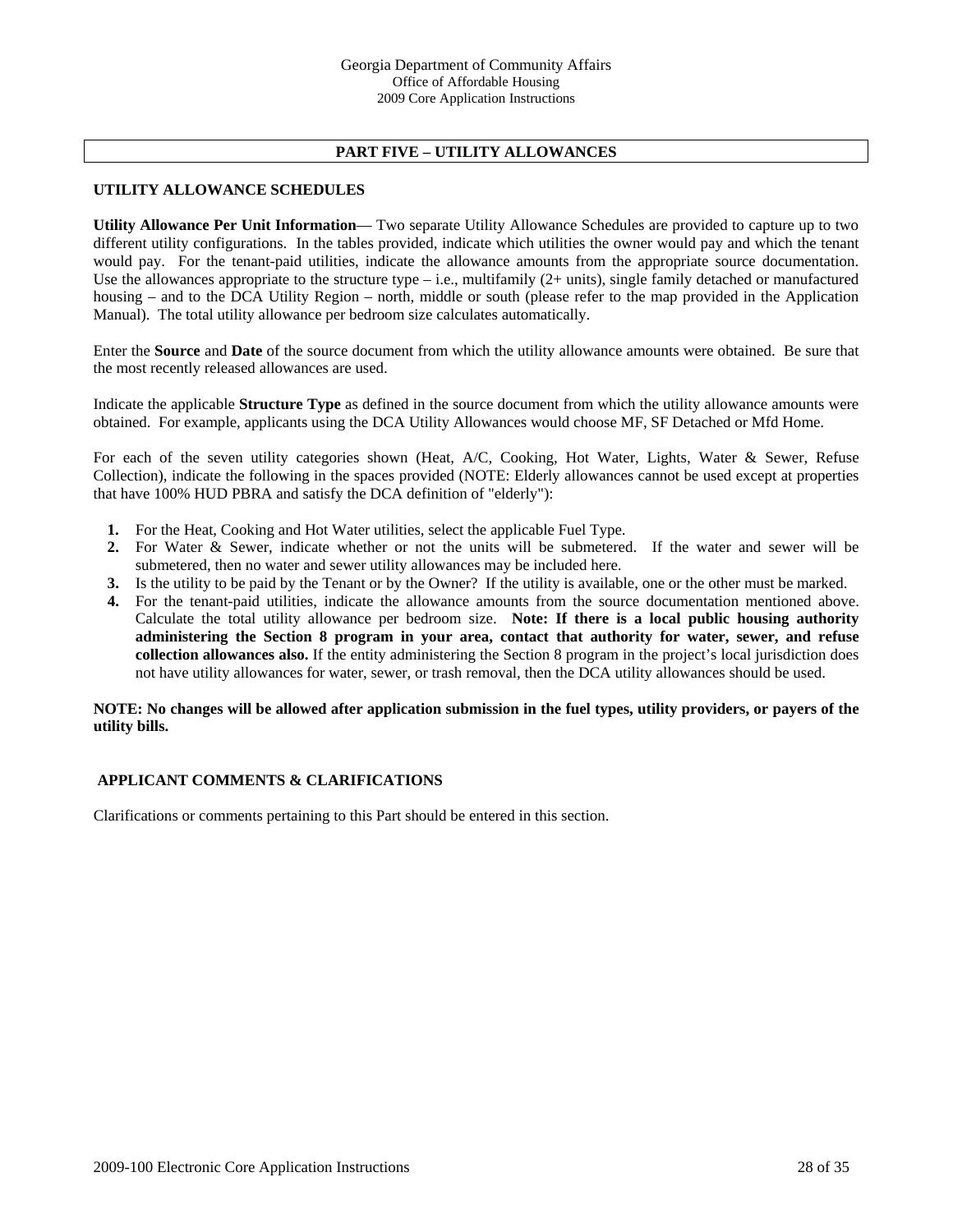### **PART SIX – REVENUES AND EXPENSES**

#### **I. RENT SCHEDULE**

**Floating or Fixed HOME units** - Indicate whether the HOME funded units will be floating or fixed. DCA will assume that all HOME units are floating unless otherwise designated in this section. HOME projects must indicate "Yes" in the "HOME Unit" column in the chart to designate HOME units.

**100% HUD PBRA**—Indicate whether **all** units in the project are HUD PBRA units.

**For the Rent Schedule section all applicants must show the proposed Unit Mix by answering all column questions in each row used. To avoid errors, fill in the chart from left to right without skipping columns. Order the columns first by Unit Rent Type, then by Nbr of Bedrooms (All 30% units first, broken down by nbr of bedrooms, then 50% next, etc).** 

**Rent Type** is a drop-down box. Select the appropriate Unit Rent Type from the drop down box. Please also see the "Unit Distribution with Multiple DCA Funding Resources" policy in the 2009 Plan. **Please use order shown below**:

| For a Unit Rent Type of: | Select:             |
|--------------------------|---------------------|
| 50% of AMI               | 50% AMI             |
| $60\%$ of AMI            | 60% AMI             |
| NSP 120% of AMI          | <b>NSP 120% AMI</b> |
| Unrestricted             | Unrestricted        |
| Common Space             | $N/A$ -CS           |
|                          |                     |

The units that are designated as **HOME** are subject to fair market rent limitations. Additionally, all tax credit units may not be HOME units depending on how the deal is structured. The minimum number of designated HOME units are distinguished based on the lesser of the following three methods (please refer to HUD CPD Notice 98-2 for guidance):

- (1) the number represented by the ratio of the HOME loan to HOME-eligible development costs, multiplied by nbr of total units
- (2) the number of HOME units whose combined subsidy limits best represent the maximum per unit HOME subsidy limitation for the project or
- (3) HOME amount needed for the project.

If HOME units are subject to a PBRA agreement (with a minimum 10 year term or 10 years remaining term), then the PBRA rents should be used. If the HOME units are not under a rental assistance agreement (or one with fewer years remaining) then the HOME rents should be used. Applicants are encouraged to review DCA and HUD guidance on determining the correct number of HOME units and by utilizing the "HOME Allocation" tab in the electronic core application.

**Number of Bedrooms** - Please indicate the number of bedroom(s) by choosing from the options provided (Efficiency, 1,2, 3, or 4) in the units in the column.

**Number of Bathrooms** – indicate the number of bathrooms in the units described in the row.

**Unit Count** – indicate the number of units that reflect each unit configuration.

**Unit Area** – indicate the square footage that reflects each unit configuration.

**Max Gross Rent Limit** – Enter the program maximum unit rent that can be charged for the units as governed by DCA LIHTC or HOME rent and income limits.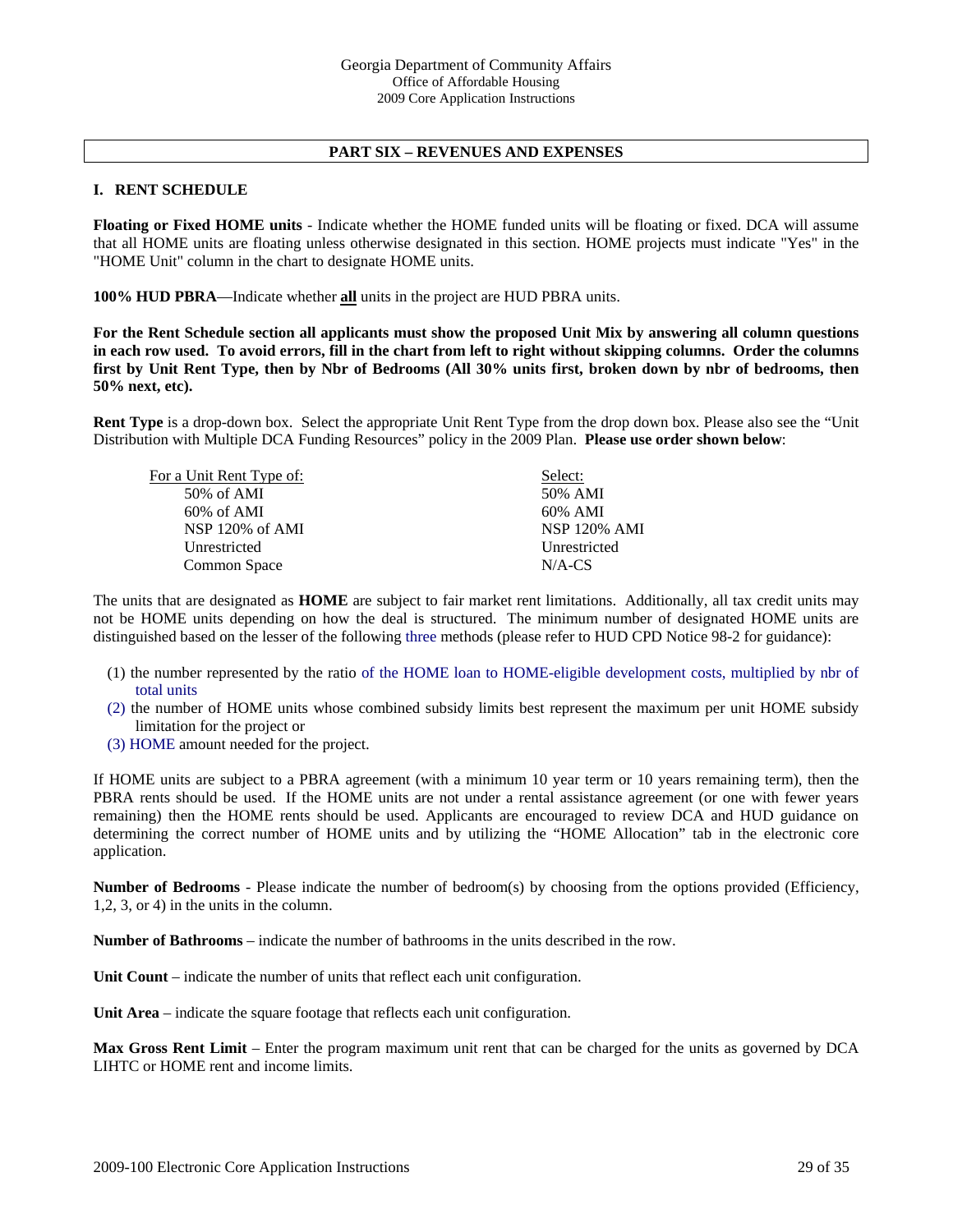**Proposed Gross Rent** – enter the proposed rent to be charged for each unit (includes utility allowance). This rent cannot exceed the Gross Rent Limit, except if there is PBRA for 10 yrs or more which allows for higher rents.

For **LIHTC/PHA units with an investment/operating subsidy** the proposed Unit Gross Rent and the Net Rent will generally be reflected as zero. Applicants must enter a Utility Allowance of zero for these units into the rent chart. **Applicants must enter the operating subsidy in the Non-Occupancy Based income part of the Other Income Sources section.** 

**Utility Allowance** – enter the utility allowance for each unit from the appropriate utility allowance chart. A zero must be entered here for market rate units and for **LIHTC/PHA units with an investment/operating subsidy.**

**PBRA Provider** – enter whether the unit has HUD, PHA, USDA or Other Governmental project-based rental assistance (PBRA). If no PBRA applies, then leave box empty. **DO NOT USE THIS BOX FOR PHA OPERATING SUBSIDY. Applicants must enter the operating subsidy in the Non-Occupancy Based income part of the Other Income Sources section.**

**Net Rent** – The application will automatically subtract the Utility Allowance from the Gross Rent to determine the net rent to be collected by the Owner for each unit. The Application will automatically calculate the total net rent the Owner will receive for all units and then transfers it to the ProForma.

**Employee Unit** is a drop-down box. If your Employee Unit is a low income restricted unit, then the employee must be income-qualified and the unit will be subject to both income and rent restrictions and the Applicant must select "Residential" from the drop down menu. If your Employee Unit is a market rate unit, then rent may be charged and no rent and income restrictions are applicable, so choose "No" from the drop down menu. If your Employee Unit is a common space unit, then no rent may be charged for this unit, a Rent Type of "N/A-CS" must be selected and "Common" should be chosen from the drop down menu. Common space employee units are included in the Total Unit count but not the Residential Unit count.

**Building Type** is a drop down box. Indicate the appropriate building type for each unit in the column from the choices provided: Single-family detached, Manufactured home, Duplex, Townhome, 1 Story, 2 Story, 2 Story Walk up, 3+ Story.

**Type of Activity** is a drop down box. Indicate the appropriate activity for each unit in the column from the choices provided: New Construction, Rehabilitation, or Acquisition/Rehabilitation.

# **II. UNIT SUMMARY**

This section automatically fills in based upon the lines *completed correctly* in the rent chart, except for the following two items:

**Adaptive Reuse units** – enter the number of adaptive reuse units of each bedroom size **Historic Rehab units** - enter the number of historic rehab units of each bedroom size

**NOTE**: If this section does not appear to calculate correctly, please carefully review the rent chart to make sure the rows used are completed and correct. Partial or illogical (e.g., common space units showing a Rent Type of something other than "N/A-CS") completion of rows in the rent chart can result in incorrect numbers in the unit summary.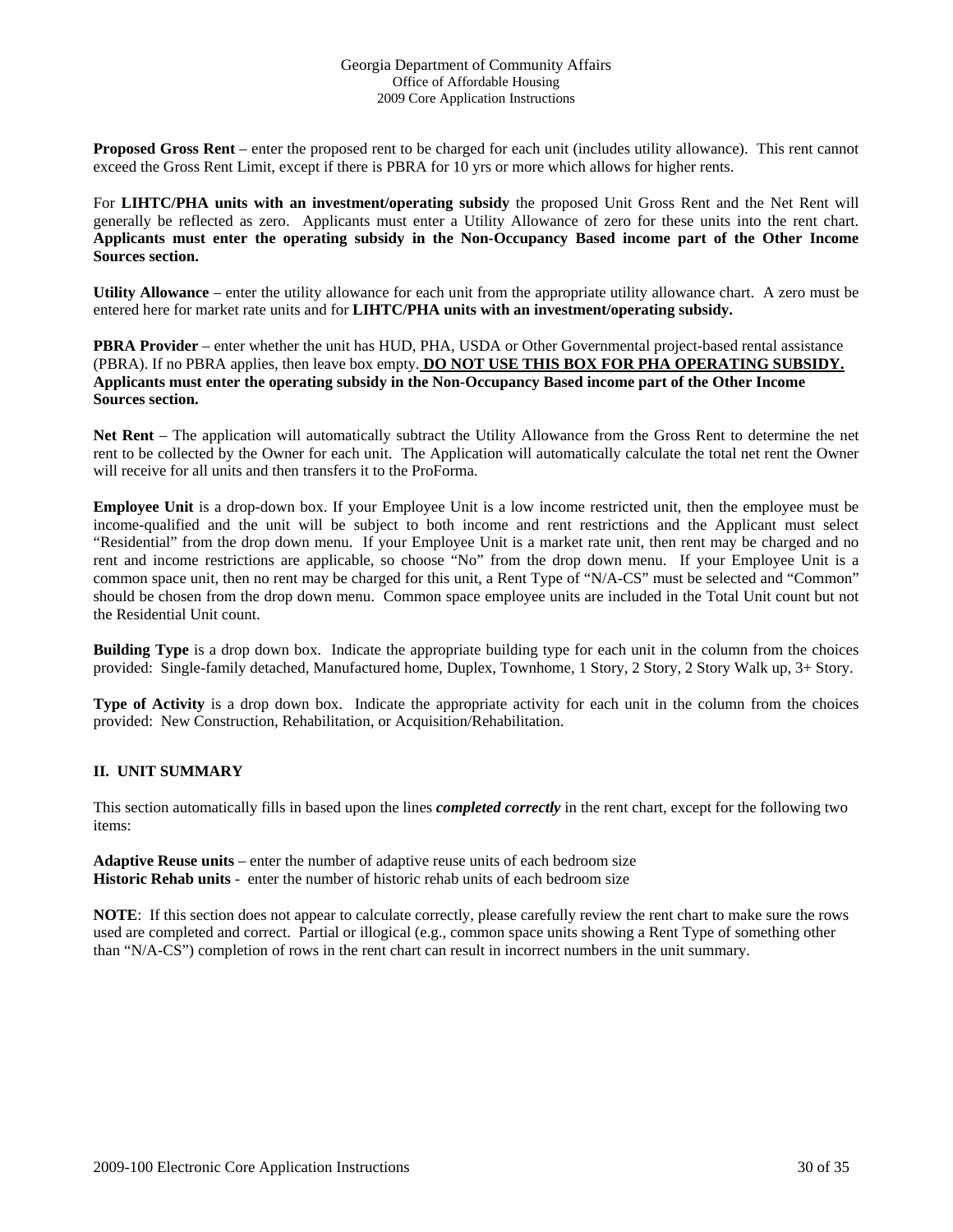# **III. ANCILLARY AND OTHER INCOME SOURCES**

**Ancillary Income**— refers to regular anticipated income that is dependent on project occupancy rate and that will be trended in the pro forma at the DCA revenue trend rate. Ancillary income may involve laundry and vending machines, nonrefundable deposits and fees, etc. Ancillary income is set to 2% of gross income for DCA underwriting purposes.

**Other Income**— refers to regular income that is NOT dependent on project occupancy rate and that will NOT be trended in the pro forma at the DCA revenue trend rate. Enter the annual actual dollar amounts in the spaces provided, for each year the income is anticipated.

This income category is further divided into two sections for each year:

1. Other Income that is typically included in the calculation of the property management fee

**Operating Subsidy** - Enter the operating subsidy amount for each of the applicable years. All annual payment schedules must be substantiated with original documentation detailing the source, amounts, and duration inserted in the application binder where indicated by the Tabs Checklist. **The Rent Schedule should indicate zero (0) rents charged for the units receiving the operating subsidy.**

**Other** - Enter the other income amount and source for each of the applicable years for applicable sources. All annual payment schedules must be substantiated with original documentation detailing the source, amounts, and duration inserted in the application binder where indicated by the Tabs Checklist.

2. Other Income that is typically NOT included in the calculation of the property management fee

**USDA 538 Loan Interest Credit** – this line autocompletes based on entries made in the USDA 538 Loan tab**.**

**Tax Abatement** - Enter the annual tax abatement amount for each of the applicable years. All annual payment schedules must be substantiated with original documentation detailing the source, amounts, and duration inserted in the application binder where indicated by the Tabs Checklist.

To show tax *exemptions*, simply leave the Real Estate Taxes box in the operating expense budget empty and enter an explanation into the comments section provided for this section.

**Other** - Enter the other income amount and source for each of the applicable years for applicable sources. All annual payment schedules must be substantiated with original documentation detailing the source, amounts, and duration inserted in the application binder where indicated by the Tabs Checklist.

# **IV. ANNUAL OPERATING EXPENSE BUDGET**

#### **All expenses delineated in the Operating Budget must be broken out in as many categories as apply.**

Enter the on-site staff costs, on-site office costs, professional services, maintenance expenses, utilities, taxes and insurance, on-site security costs and management fee in the applicable categories. The Total Operating Expenses and the Total Annual Expenses will automatically calculate. The Total Operating Expenses less management fee and the replacement reserve contributions will automatically transfer to the Pro Forma.

**Other (describe here)—must be described in the space(s) provided. Do not use vague, general terms that may include** several unrelated items – be specific. If unable to accomplish this in the space provided, please enter "See Comments" in the space and provide further detail in the applicant comments section that follows.

**Note:** The annual operating expense budget, net of replacement reserve contributions, must be no less than \$3,600 per unit for urban areas (projects located in metropolitan statistical areas), \$3,000 for rural areas (projects located outside of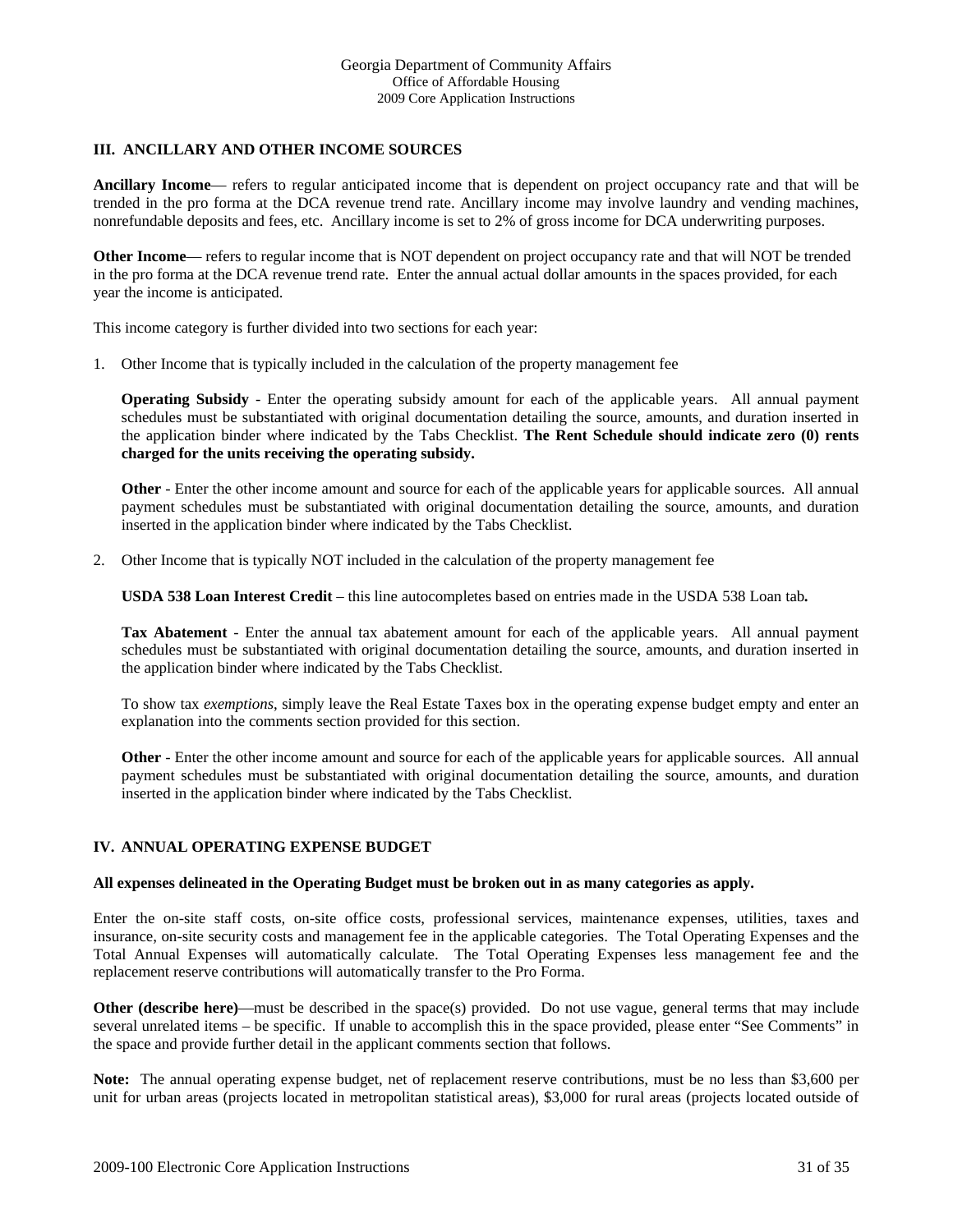metropolitan statistical areas), or \$3,000 for rural projects using USDA funds. DCA reserves the right to scrutinize the operating budgets in accordance with market analyses, appraisals, and information on existing DCA projects similar in size, scope, and location. See also the "Annual Operating Expenses" policy in the 2009 Plan.

**Real Estate taxes** – Amount entered must be gross taxes without any deduction for abatement. Abatements must be shown in the "Other Income" section in the line provided. Please also include the calculation methodology in the Applicant Comments. If project has a tax exemption, then leave this amount blank or enter a zero.

**Management Fee** – Use the boxes provided at the top of the Proforma to indicate Management Fee

The annual **replacement reserve contribution** must be no less than \$300 per unit for projects involving rehabilitation, \$240 per unit for new construction projects, or \$420 per unit for single-family units. DCA will use the reserve levels in the HOME policy for tax credit underwriting purposes unless a greater amount is specified. For the purposes of final tax credit underwriting, documentation of the reserve will be reviewed by DCA. For rehab projects, DCA will review the capital reserve replacement information provided in the physical needs assessments to verify that the correct amount is entered. The application will automatically calculate the reserve based on the number of units inputted in the project information section. See also the "Replacement Reserve" policy in the 2009 Plan. Indicate in the space provided the proposed annual replacement reserve contribution per unit.

**Operating Expenses per unit and Replacement Reserves per unit** - The electronic application automatically calculates actual proposed Operating Expense per unit and Replacement Reserve per unit based on applicant's entries.

# **V. APPLICANT COMMENTS & CLARIFICATIONS**

Clarifications or comments pertaining to this Part must be entered into this section, and must include the methodology for projecting the real estate expense at a minimum.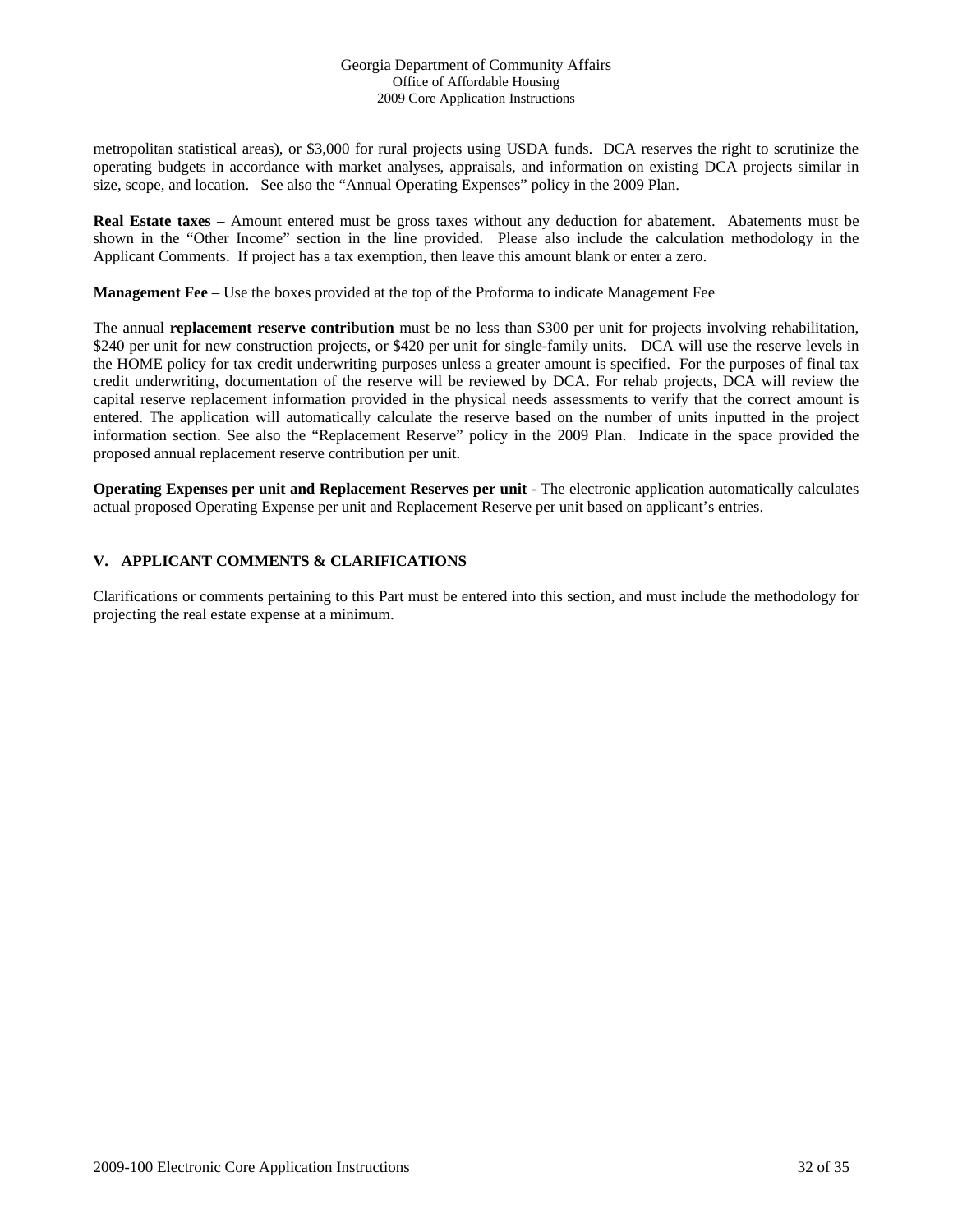# **PART SEVEN - PROJECT CASH FLOW PRO FORMA**

**Complete the entire pro forma forecast for the 30 years shown on the form. Note: Most of the Proforma will be automatically generated.** Please also see the "Revenue, Vacancy, and Expense Trends" policy in the 2009 Plan.

# **I. OPERATING ASSUMPTIONS**

**Revenue Growth** — The assumption for revenue growth for project-based rents, project-based rental assisted rents, and occupancy-based income will be 2% per year.

**Expense Growth** — The assumption for expense growth for operating costs net of management fee and replacement reserve contributions will be 3% per year.

**Reserves Growth** — The assumption for growth for annual reserve contribution will be 3% per year. **Vacancy/Collection Loss**—The assumption for vacancy and collection loss will be 7%. **Ancillary Income –** The assumption for other income growth will be 2% per year. **Asset Management Fee** – Enter the appropriate asset management fee. **Incentive Management Fee –** Applicant must enter the amount of the incentive management fee, if applicable.

**Property Management Fee Growth –** applicants must indicate the trending method to be used in the operating forecast by using the choice boxes provided. *Applicant must choose ONLY one of the following options*:

- "Expense Growth Rate" also provide the Year 1 Management Fee amount, or
- "Percent of Effective Gross Income" also provide the percentage to be used

Do not make ANY entry in the box for the option not chosen – leave it empty.

#### **II. PROFORMA**

**Vacancy Rate**—enter applicable rate of DCA Policy minimum or greater.

**Management Fee**—The annual amount of the property management fee will be automatically calculated based upon the applicant's choice of fee calculation methods.

**Debt Service**—The spreadsheet automatically calculates a fully amortizing debt service value default based on the numbers entered on the Permanent Financing summary in the Sources & Uses Tab. For other debt service types, the applicant must enter the debt service amount (enter each amount as a **negative** integer for proper calculation of the pro forma) for each loan for each year, in accordance with the terms of the loan. Applicant comments **and** an amortization schedule from the lender are required if the payments are not based on standard amortization.

**Cash Flow (Before-Tax)—must be positive** during the entire credit compliance period or term of the HOME loan.

**Debt Service Coverage Ratio (DCR)**-The Debt Service Coverage Ratio, or the last calculated DCR line shown in the Application, must be **no less than 1.15** during the entire credit Compliance Period, HOME loan term, or the Period of Affordability, whichever is longer. Please also see the "Debt Coverage Ratio" policy in the 2009 Plan.

**Operating Expense Coverage Ratio** – used to evaluate no-debt proposals.

**Balance of DCA HOME Loan**—If you are applying for a DCA HOME loan, then enter the outstanding balance of the DCA HOME loan in one of the "Other Source Balance" spaces provided. **The outstanding balance may not exceed the principal loan amount during any year of the HOME loan term.** 

# **III. APPLICANT COMMENTS & CLARIFICATIONS**

If applicants have any clarifications or comments pertaining to this Part, these must be entered into this section.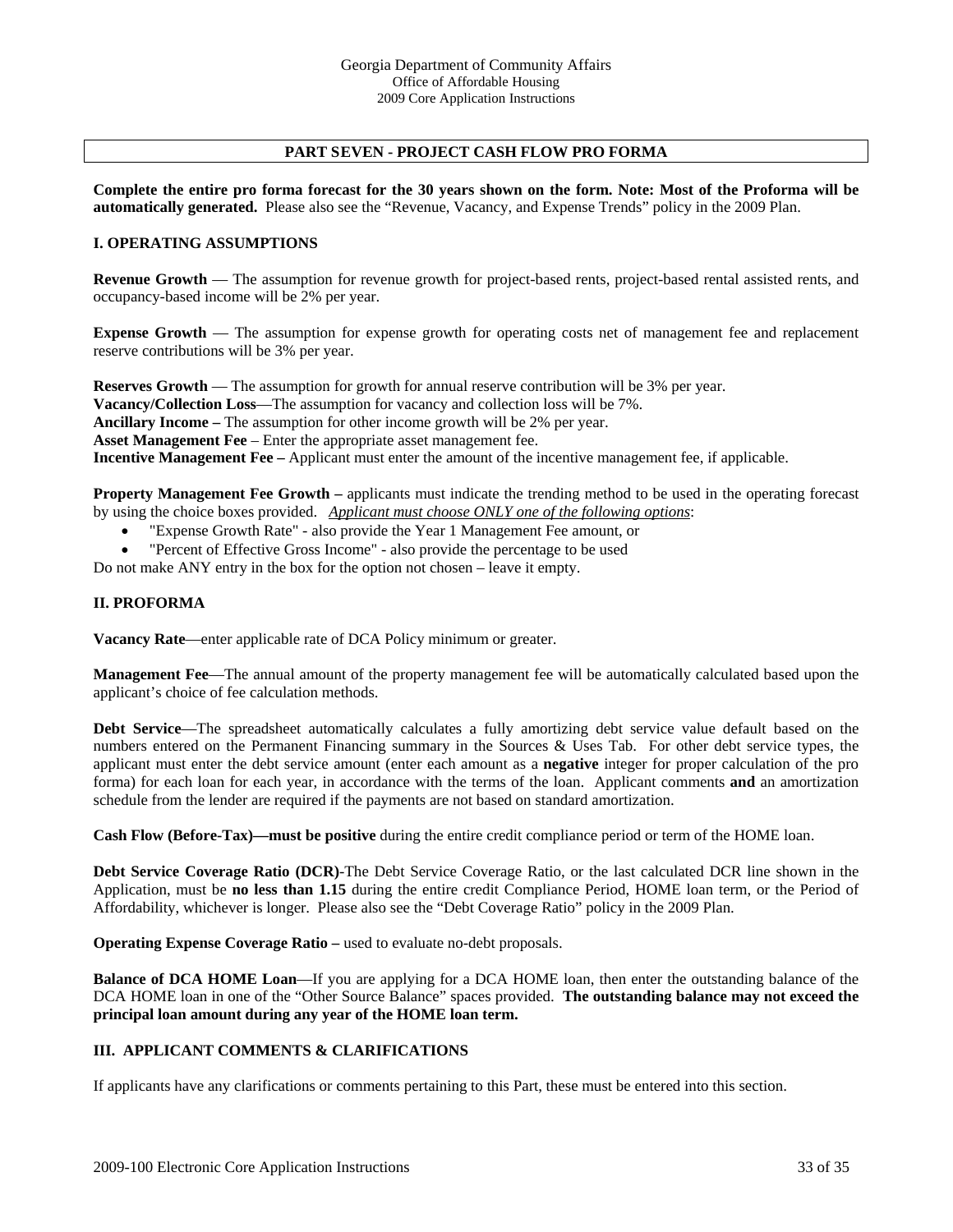# **PART NINE– SCORING CRITERIA**

All Applicants are required to complete each section in the self score as follows:

- 1) Enter the Applicant's self score for each section and subsection.
- 2) Review and answer all applicable questions by selecting an answer from the drop down menu provided or entering the requested information,
- 3) Complete the comment section for each applicable scoring section by providing a brief summary of why the Applicant believes that the submitted Application should obtain the suggested score. Reference any supporting documents that are included in the Application.
- 4) Recheck all scores, answers, and totals to ensure completion and accurate calculation of self score.